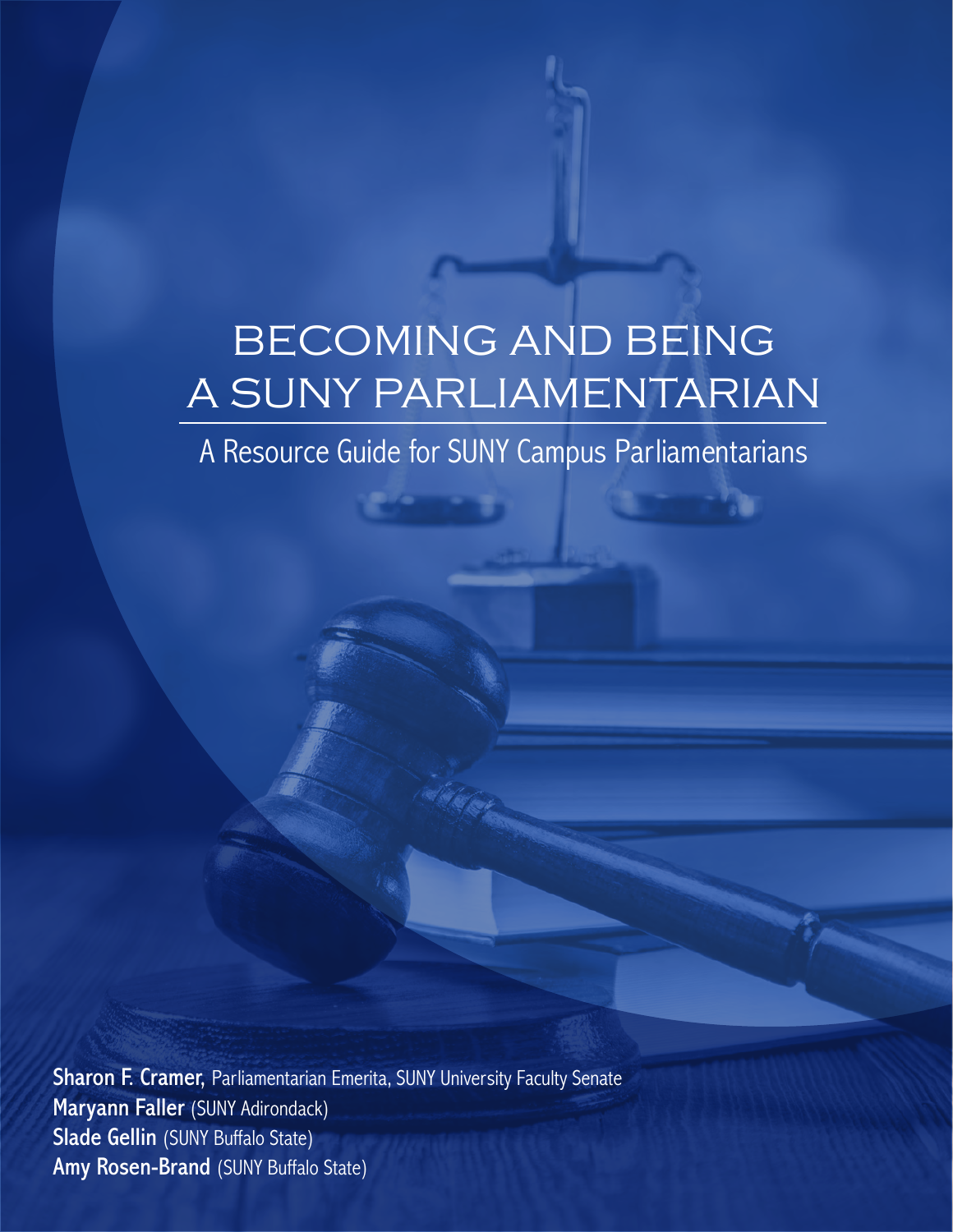#### **Becoming and Being a SUNY Parliamentarian: A resource guide for SUNY Campus Parliamentarians Spring 2020**

By Sharon F. Cramer Parliamentarian Emerita, SUNY University Faculty Senate Maryann Faller (SUNY Adirondack) Slade Gellin (Buffalo State) Amy Rosen-Brand (Buffalo State)

#### **Table of Contents**

| <b>Section 1: Introduction</b> | Page 2 |
|--------------------------------|--------|
|                                |        |

**Introduction**: Welcome to UFS and FCCC Parliamentarians **Page 2**

**Question 1**: *Why do organizations need parliamentarians?* 

#### **Section 2: What You Need to Know Page 4**

**Question 2**:*What operationally defines serving as a Parliamentarian*?

**Question 3**:*How is the Parliamentarian appointed?*

**Question 4**: *What are the Parliamentarian's core resources and things every parliamentarian should know?*

**Question 5:** *What boundaries should govern the input of the Parliamentarian?*

**Question 6:** *How should the Parliamentarian provide advice to the presiding officer during formal meetings, points of order, etc.?*

#### **Section 3: Strategy and Practice <b>Page 7 Page 7**

**Question 7***: What should you consider when providing advice to members of the organization outside formal meetings?*

**Question 8***: What is the best way for the Parliamentarian to work with the organization's Bylaws/Governance Committee?*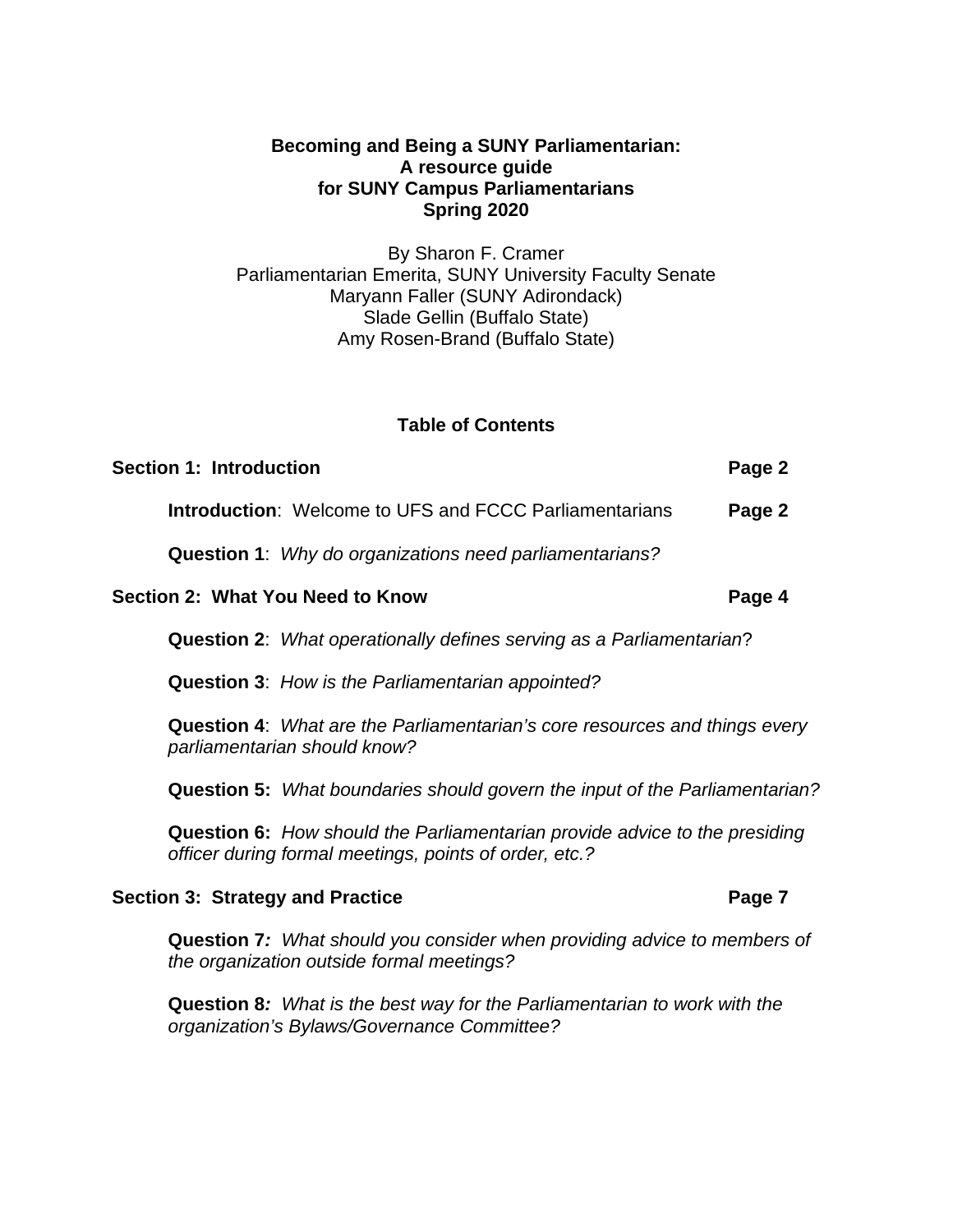#### **Section 4: The Bigger Picture Page 9 Page 9**

*When you get stuck: where to go for help*

*Succession planning*

#### **Appendices: Page 10 and Following**

**Appendix 1:** UFS Chart of Parliamentary Procedures, UFS *Governance Handbook*

**Appendix 2:** *Robert's Rules of Order* Motions Chart

**Appendix 3: "**Words of Wisdom" from governance leaders, regarding parliamentarians

**Appendix 4:** Faculty Council of Community Colleges Guide to Parliamentary Procedure and Robert's Rules of Order

#### **Section 1: Introduction**

#### **Introduction: Welcome to UFS and FCCC Parliamentarians**

Assisting an organization to achieve its goals is comparable to laying out the network of transportation within a geographic area. Signage must be clear and visible. A single strict formula (all roads must be either parallel or at right angles to each other) would never meet the diversity of needs of travelers – drivers, bikers, walkers. Geographic variations also must be considered. Similarly, the function of an effective parliamentarian is to provide guidance to the organization's leader, so that the members of the organization come to understand how to communicate respectfully, resolve differences of opinion, and take action.

Your role as parliamentarian (or as one who is considering becoming a parliamentarian) is to assist the organization's members to be efficient, focused and outcome oriented. There are certain conventions followed (either very strictly or in a more relaxed manner) that, when conveyed by you to the organization's leader, can help all to come away from meetings feeling that they have been heard, and that their time has been well spent.

Within SUNY, campus governance bodies as well as the overarching units (the Faculty Council of Community Colleges and the SUNY University Faculty Senate) typically follow *Robert's Rules* (most current edition, now the 11<sup>th</sup>) as the quide for running successful meetings. Appendices 1 and 2 provide the most commonly used parliamentary procedures; Appendix 3 gives you observations about the value of the role of the parliamentarian.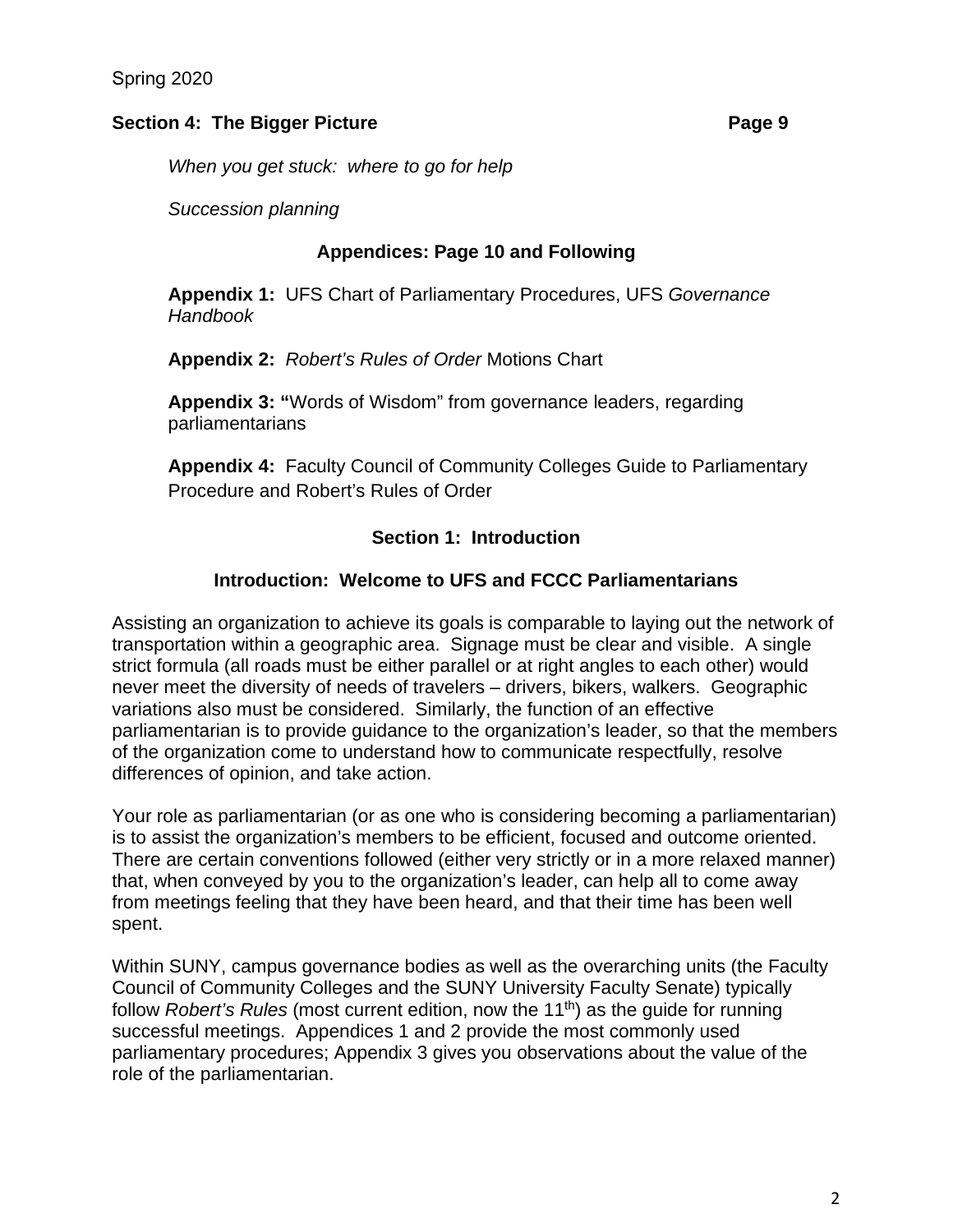Spring 2020

However, in addition to the "rules of the road" you will need to know (many of which are described in Appendix 4), there are other aspects of being a helpful and effective parliamentarian. This guidebook has been developed by individuals who have served as either governance leaders, parliamentarians, or both within SUNY. We have, through experience, found ways to anticipate and address the challenges you may face in meetings. Ideally, after reading through it, you will be better prepared to handle difficulties, and to lay the groundwork for avoiding them in the future.

We hope that our thoughts and suggestions will enable you to think about your role in new ways, and to lay out a parliamentary network within your organization. Take time to enjoy considering or reconsidering your responsibilities: what do you have to lose?

**Question 1**: Why do organizations need parliamentarians?

As indicated in the introductory portions of *Robert's Rules of Order,* parliamentary procedures are intended to offer all members of a governance body (1) clarity about procedures and (2) equal opportunities for participation. When standardized procedures are not used, or are unknown by all, a small group of members can exert control over process. This can lead to a distorted process of decision-making. The parliamentarian is a resource person to facilitate the use of standardized procedures.

The parliamentarian can be a resource to enable the leader to focus on the content of the meeting. The parliamentarian can keep track of the details of running a meeting (e.g., if the time spent on a topic is extending beyond what is planned, if a motion needs to be seconded, if a vote needs to be taken on a motion) and quietly speak (or write a note) to the presiding officer. This frees the presiding officer up considerably.

Although it may seem labor-intensive to teach, and learn, parliamentary procedures, they can enable members to conduct business efficiently and fairly. This is in part possible because the published documents outlining *Robert's Rules of Order* offer detailed analysis of almost every governance challenge that an organization might face. Routines are examined, as are unusual circumstances.

There is an additional benefit to learning parliamentary procedures. When an individual joins a new governance organization, s/he is able to quickly understand the expectations and norms, if parliamentary procedures are used.

Governance bodies are representative democratic institutions, and one of the major functions of the rules it to ensure that the will of the body is best expressed, following full, and free discussion. The parliamentarian is absolutely necessary in that context, the impartial judge to guide the presiding officer, who with the very best of intentions, may lose sight of the larger importance of their work – collective decision-making. This is a luxury the parliamentarian cannot afford. And that is the beauty of this service, it keeps us honest and allied to the highest goals of academic discourse.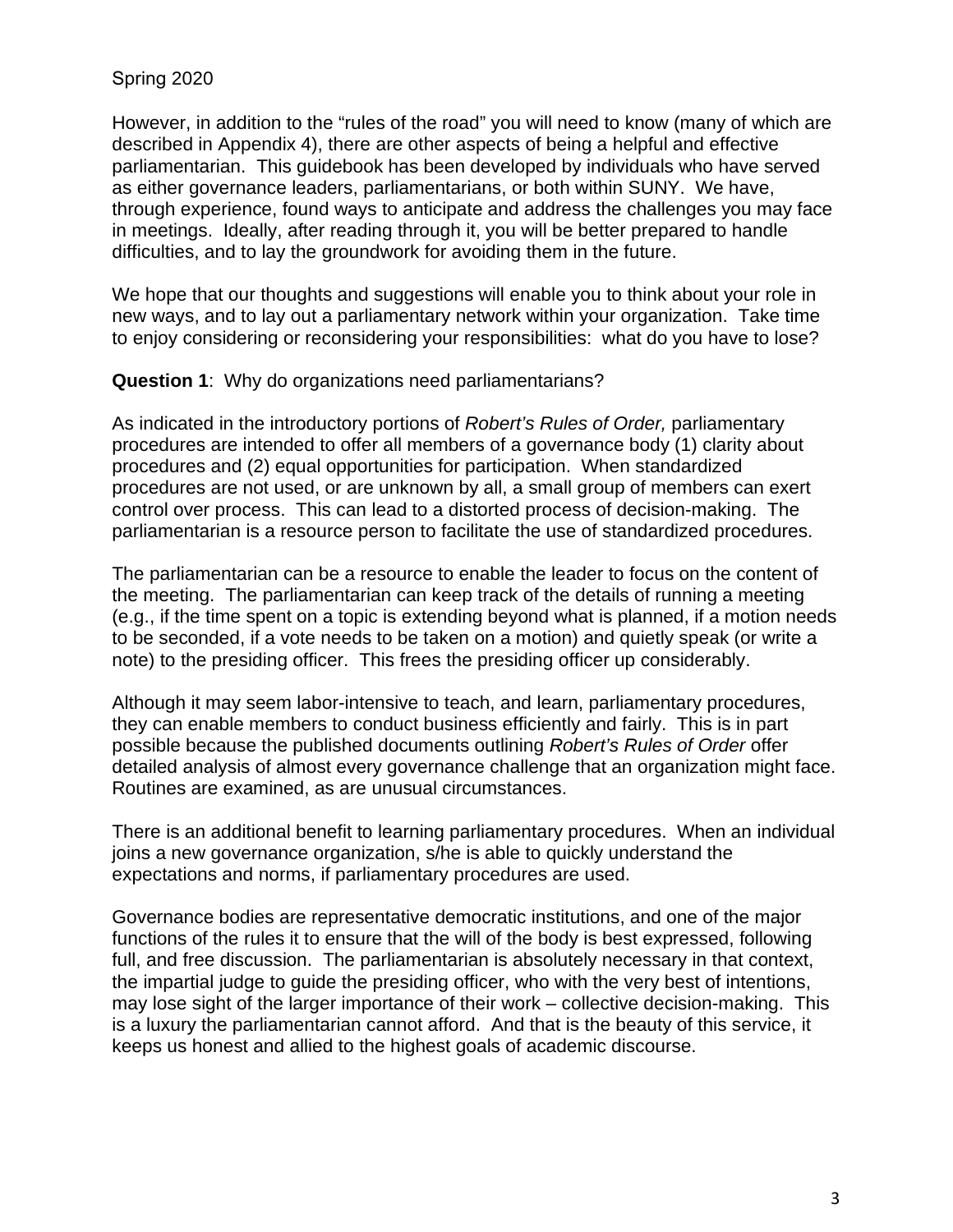Overall, there are good reasons to incorporate standard parliamentary procedures into any governance organization. This includes (as discussed elsewhere in this guide) instructing new members, offering resources that summarize typical strategies (offered as appendices to this guide), and presence of a parliamentarian at meetings.

#### Section 2: **What you need to know**:

#### **Question 2:** *What operationally defines serving as a Parliamentarian*?

*Operational Definition:* A parliamentarian is an expert in the formal rules and procedures of deliberative assemblies. The parliamentarian not only advises the chair of the governance body, but also serves all members of that body on matters of parliamentary procedure.

It is important for the parliamentarian to well-versed in *Robert's Rules of Order*, as well as thoroughly familiar with the governance body's by-laws and constitution.Remember, the rules for order in the governance body's constitution and bylaws always take precedence.

*Additional responsibilities:* In addition to advising the presiding officer and members of the governance body during a meeting, and providing formal parliamentary opinions about questions on procedure, the parliamentarian has several other duties.

- Attend all governance body and executive committee meetings and other committee meetings as necessary or as requested by the presiding officer.
- Maintain a current copy of the governance body's constitution and bylaws and stay well-versed in Robert's Rules of Order.
- Keep track of motions to assist the presiding officer and secretary during meetings.
- Be a resource for/help interpret results of elections.
- Provide workshops to train members of the governance body on parliamentary procedure.
- Provide advice to members of the governance body during committee meetings.
- Serve as a resource to auxiliary organizations (e.g., campus governing bodies).

#### **Question 3**: *How is the Parliamentarian appointed?*

*Appointment:* The parliamentarian is generally appointed by the presiding officer in consultation with the governance body's executive committee. Ideally, the process, as well as term of office, are included in the governing documents of the governance body.

When seeking a parliamentarian, the organization can be well served if there is a past or present member, familiar with the bylaws of the governance body, who is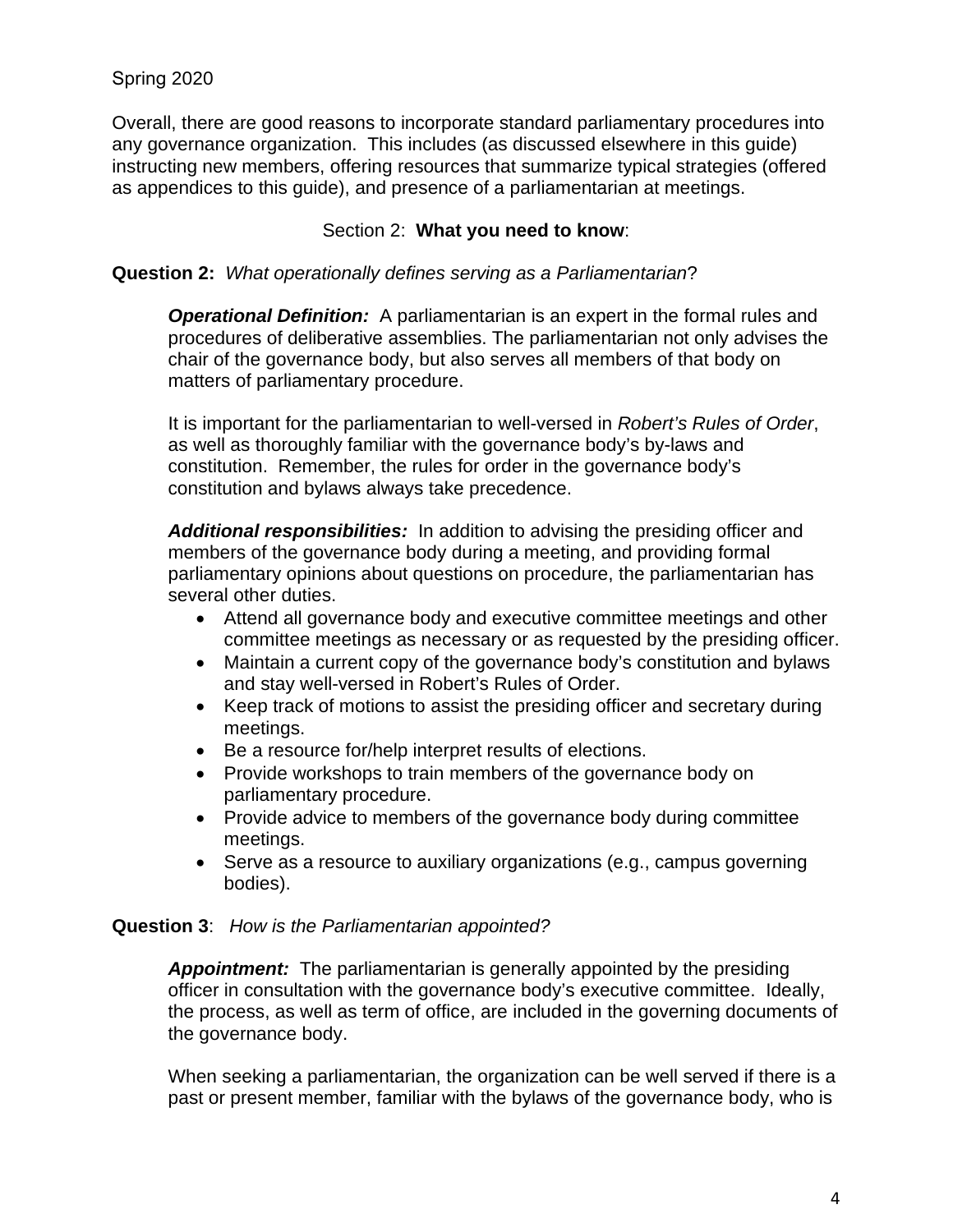willing and able to serve as a qualified and well-informed parliamentarian. If no such individual is available, there are national organizations (e.g., the National Association of Parliamentarians, *[http://www.parliamentarians.org](http://www.parliamentarians.org/) )* that can provide lists of certified parliamentarians available to be hired for meetings. If this latter approach is used, as it is in rare instances, the individual would not be expected to be fully familiar with the governance body's governing documents, so a member of the body's bylaws, or governance, committee would need to be prepared to serve in that capacity.

**Question 4:** *What are the Parliamentarian's core resources, and Things every parliamentarian should know?* 

#### **Core Resources:**

In addition to *Robert's Rules of Order*, 11<sup>th</sup> edition (hard copy), the current version of your governance body's bylaws, standing rules, and other governing documents, a parliamentarian in the SUNY system should have read (and have saved in electronic format) the current *Policies of the SUNY Board of Trustees.* A parliamentarian should also be familiar with the minutes of the previous meeting. Particularly for a new parliamentarian, going back through the previous year's minutes, and reviewing motions, will help to provide a feel of what is "precedent" within your governance body

#### **Things every Parliamentarian should know**

A. How to become bi-lingual -- translate "parliamentarian speak" into English, and also learn to speak "Robert's." (This will enable you to make use of the oddities of the index in the text of *Robert's Rules of Order,* essential since the 11th edition is not available electronically.)

B. Where to quickly look things up (e.g., when a two-thirds/super-majority vote is needed, what motions are debatable, what motions aren't amendable, etc.) during a meeting (see resource at the end of this guide). Keeping a chart that contains this information with you during meetings will be handy. Several versions of the chart are available as indices at the back of this guide.

C. How you can best communicate with the current presiding officer (prior to, during, and following a meeting) regarding process issues

#### **Presiding officer and parliamentarian should know (in general):**

- your own constitution/bylaws
- Parliamentary Procedures
- political landscape/locations of minefields

#### **Presiding officer and parliamentarian should know (for each meeting):**

- motions that are to be presented and/or voted upon
- motions that might be coming from the floor
- the politics of upcoming issues (to the greatest extent possible)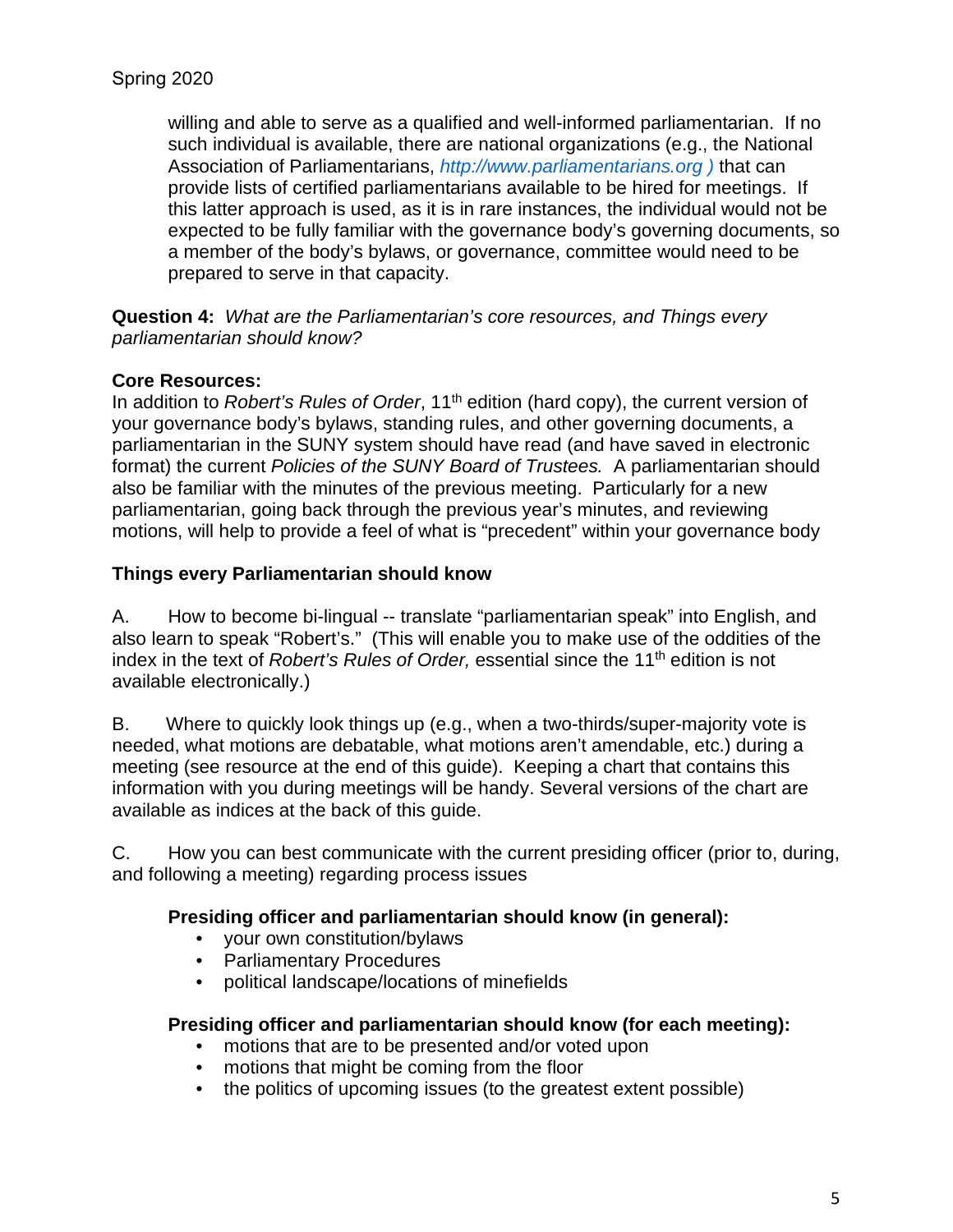• Work out potential logistical problems in advance (together and/or with key members of the Executive Committee)

D. One's own style of educating and providing information to all others (to the presiding officer, executive committee, members of the unit/governance body).

*Important differences between role of presiding officer and parliamentarian*

- Only the presiding officer can/should ask if there are any questions.
- All comments, statements, and questions should be directed to the presiding officer, not to other members of the governance body;
- If multiple hands are raised, presiding officer should make eye contact with each, write down names in order, read the list of names periodically, presiding officer should call on people in order, so hands do not have to remain raised. Parliamentarian can help point out raised hands presiding officer might not see.
- Only members of the body can speak during discussions, unless the presiding officer determines that a person present in the chamber can contribute to the conversation. (Ask, "Unless there is any objection**…**"). Usual procedure: no one can speak twice unless everyone who wants to has spoken first. (exceptions: points of privilege, which are listed in resource at the end of this guide.)

E. How to handle mistakes, and how to curb those of your own worst instincts, which might intrude on being effective.

F. How to use your modesty, humility, sense of humor, and sense of perspective to assist others to govern wisely and/or have effective, productive meetings

#### **Question 5:** *What boundaries should govern the input of the Parliamentarian?*

As stated earlier in this guide, the role of the parliamentarian is to advise the presiding officer and members of the governance body.

Though you may possess an opinion about the topic under discussion, the rules for order are not debatable. A parliamentarian must be impartial with respect to the rules of order. Your job is to ensure that those rules are followed.

Should a member of the governance body raise a concern or a "point of order," this should be addressed to the presiding officer. The presiding officer will then look to you for an opinion regarding the legitimacy of the specific "point" that was raised. You should not offer your opinion prior to that point, nor offer an opinion about the matter under consideration. The presiding officer has the final decision as to whether there has been a violation of the rules of order. The governance body can make a motion to overturn that decision. Once again, the rules of order must be followed during this time.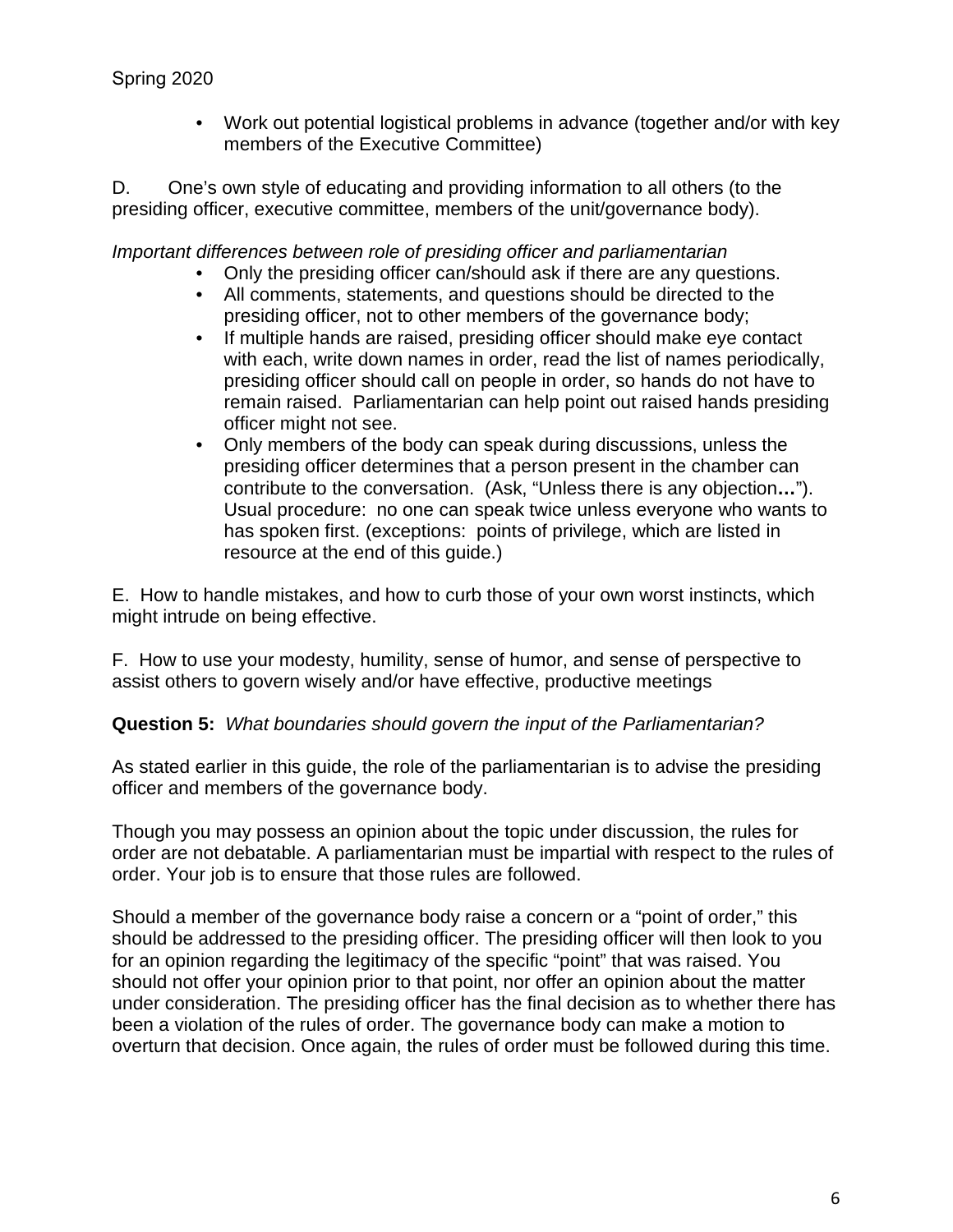Spring 2020

You should have a rationale based on the rules for order as stated in the governance body's constitution, bylaws or *Robert's Rules of Order* for every opinion you offer. You should be prepared to cite those documents if necessary. If you need time to research a question during a meeting, ask for it: it is better to hold the meeting up for a short time than to provide an unfounded or incorrect answer.

Generally, the parliamentarian does not speak directly to the body, unless asked to do so by the presiding officer. If so wished, the parliamentarian can ask for time before the end of a meeting to further explain or clarify a ruling. This should be done after advance approval by the presiding officer. Such a strategy can better inform members of the body, so that they become increasingly knowledgeable about the parliamentary process.

**Question 6:** *How should the Parliamentarian provide advice to the Governance leader during formal meetings, points of order, etc.?*

The presiding officer and the parliamentarian should have a good working relationship.

**Before meetings: They should meet to review** the agenda for an upcoming meeting and identify contentious items, which should be discussed so that you can be prepared.

A helpful strategy to use, the day before a meeting, is to ask the presiding officer, "Is there anything you are concerned about for tomorrow's meeting?" This offers time for consideration of potential problems – logistical, process, or personality-oriented – to be identified and discussed.

**During meetings:** You should be seated next to or near the presiding officer, so you can easily be consulted should a situation concerning the rules of order arises. Consultation with the presiding officer should be done inconspicuously.

If you notice a breach in the rules of order, you should signal the presiding officer. The presiding officer should than consult with you discretely and make a decision as to whether a breach has occurred.

Some parliamentarians prefer to pass notes to the presiding officer, while others prefer to make brief comments.

#### **Section 3: Strategy and Practice**

**Question 7***: What should you consider when providing advice to members of the organization outside formal meetings?*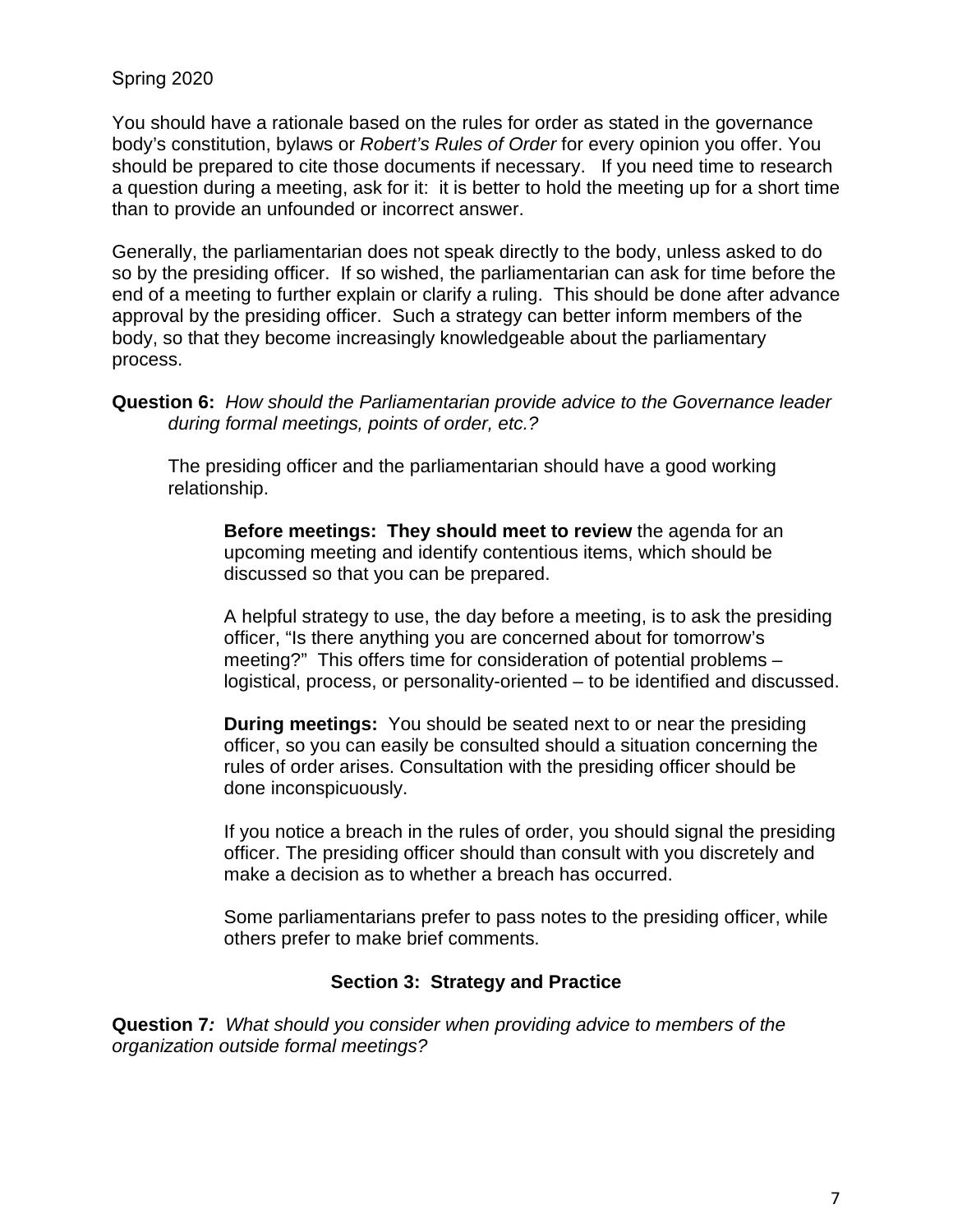#### Spring 2020

A good parliamentarian's work does not begin with the call to order and end with the passage of a motion to adjourn at a meeting. The parliamentarian is a reference to the entire organization at all times.

Prior to a meeting a committee is usually charged with formulating an agenda for the meeting. The parliamentarian should be aware of and review those motions that have been placed on the agenda. Are they stated well? What kind of amendments can be accepted within the scope of the motion? Of course, one cannot anticipate all that may happen. The chair, who is probably more aware of the politics of the motion, may be concerned about certain actions that may be forthcoming from certain members of the body, and needs parliamentary advice on how to handle them. The parliamentarian should help formulate a plan for this eventuality.

After a meeting, there may be a need to explain to the body certain parliamentary actions that were taken and why. It is appropriate in these cases for the parliamentarian to summarize the parliamentary actions taken, why they were correct (or, possibly, incorrect), and what, if any, further action may be required.

Over time, a good parliamentarian will be recognized by the organization for being knowledgeable and fair. As a result, (s)he will receive requests for parliamentary advice from other members of the organization, and, eventually, from individuals outside the organization: chairs of committees, both inside and outside the organization; members formulating motions; constituents who may belong to other organizations that have meetings; and student organizations, to name a few. If a parliamentarian enjoys the "job", (s)he will not mind taking the time to answer these requests with a few paragraphs in an email. Sometimes, the question will require more detailed knowledge and will require some research. A good parliamentarian enjoys the intellectual challenge and the satisfaction of getting it right.

**Question 8**: *What is the best way for the Parliamentarian to work with the organization's Bylaws/Governance Committee?*

As has been mentioned several times in this guide, the bylaws of the organization take precedence over anything *Robert's Rules of Order* may suggest. Accordingly, thorough knowledge of the current bylaws can be more of a prized skill for the parliamentarian than his/her facility with *Robert's Rules.*

It is most helpful for individuals who become parliamentarians for their organization to have served on that organization's bylaws committee. As a result, the parliamentarian has an appreciation for the interpretation of these bylaws and the extent to which the organization is actually following them; there is also a perspective on what selfgoverning policies require a bylaws change.

This expertise, along with the ability to advise the committee on how to present bylaws changes to the organization as a whole, makes the parliamentarian an important resource to the committee. While the individual serving as the parliamentarian may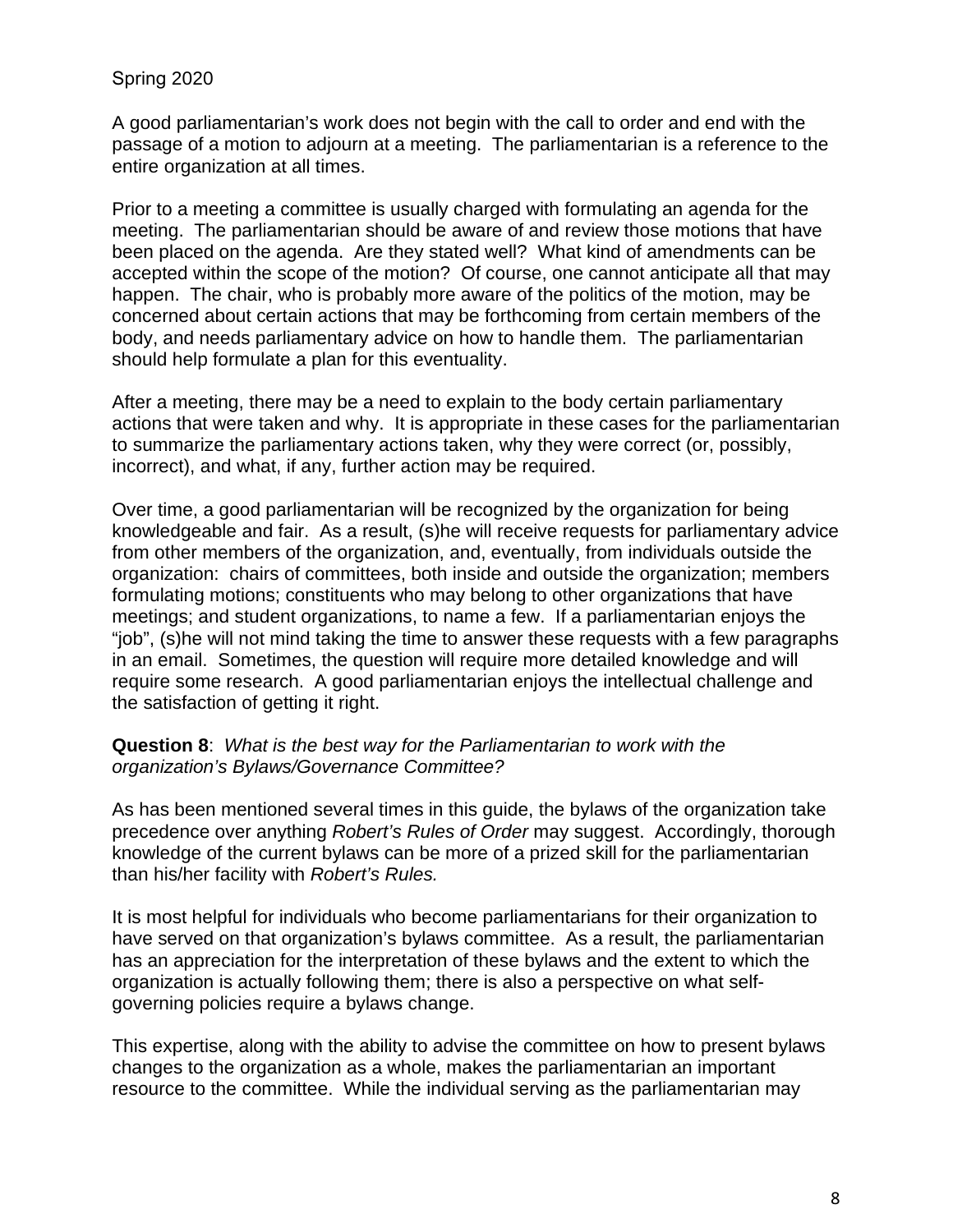continue as a regular member of the committee (and, thus, with voting privileges), it is recommended that the parliamentarian become an *ex officio* member of the committee without voting privileges in keeping with the role of an unbiased resource.

A relationship between bylaws leadership and the parliamentarian is critical. Questions about Issues in the organization that involve the bylaws are usually directed to the chair of the bylaws committee. While this chair should also be an expert in the bylaws, having a parliamentarian who can give a historically interpretive and/or a procedural perspective on the issue can formulate a unified position for the response. The result is that the body will have great confidence in the work of the committee knowing that this process is being followed.

#### **Section 4: The Bigger Picture**

#### *When you get stuck: where to go for help*

One of the benefits of being part of SUNY is having access to parliamentarians at other comparable SUNY institutions (e.g., members of FCCC or UFS), as well as the individual serving as the parliamentarian of the FCCC or the UFS. If the problem you are facing has to do with your institution's bylaws, or to elections, these would be excellent resources for you to use.

If you have a question related to *Robert's Rules*, or an interpretation of parliamentary procedure, consider posting a question to the "Robert's Rules of Order Forum." The dialogue that ensues when a question is posted can be less than perfectly clear, and often are contradictory. However, individuals responding are extremely well versed with regard to *Robert's Rules.* Input gained through responses can be very helpful. [https://robertsrules.forumflash.com](https://robertsrules.forumflash.com/)

You and your presiding officer (and executive committee) may find yourself in a circumstance when an outside expert opinion is needed. If so, and your budget permits, you may choose to seek out a "professional registered parliamentarian." A resource list is available at<https://www.parliamentarians.org/prp-search/>

#### *Succession planning*

Inasmuch many campus leaders thrive on continual committee involvement, there are times, such as retirements, illnesses and other outside commitment necessitate leadership adjustment. Succession planning is not always at the forefront, but it is important for some potential eventualities. In addition to the seated Parliamentarian, who serves at the pleasure of the chair of the body, there need to be others who are familiar with parliamentarian duties and can step in if needed.

In some cases, a replacement person might be needed on a temporary basis, in advance of the eventual transition from current to future parliamentarian. Biannual training is a good way to reach out to the campus community to gauge interest in this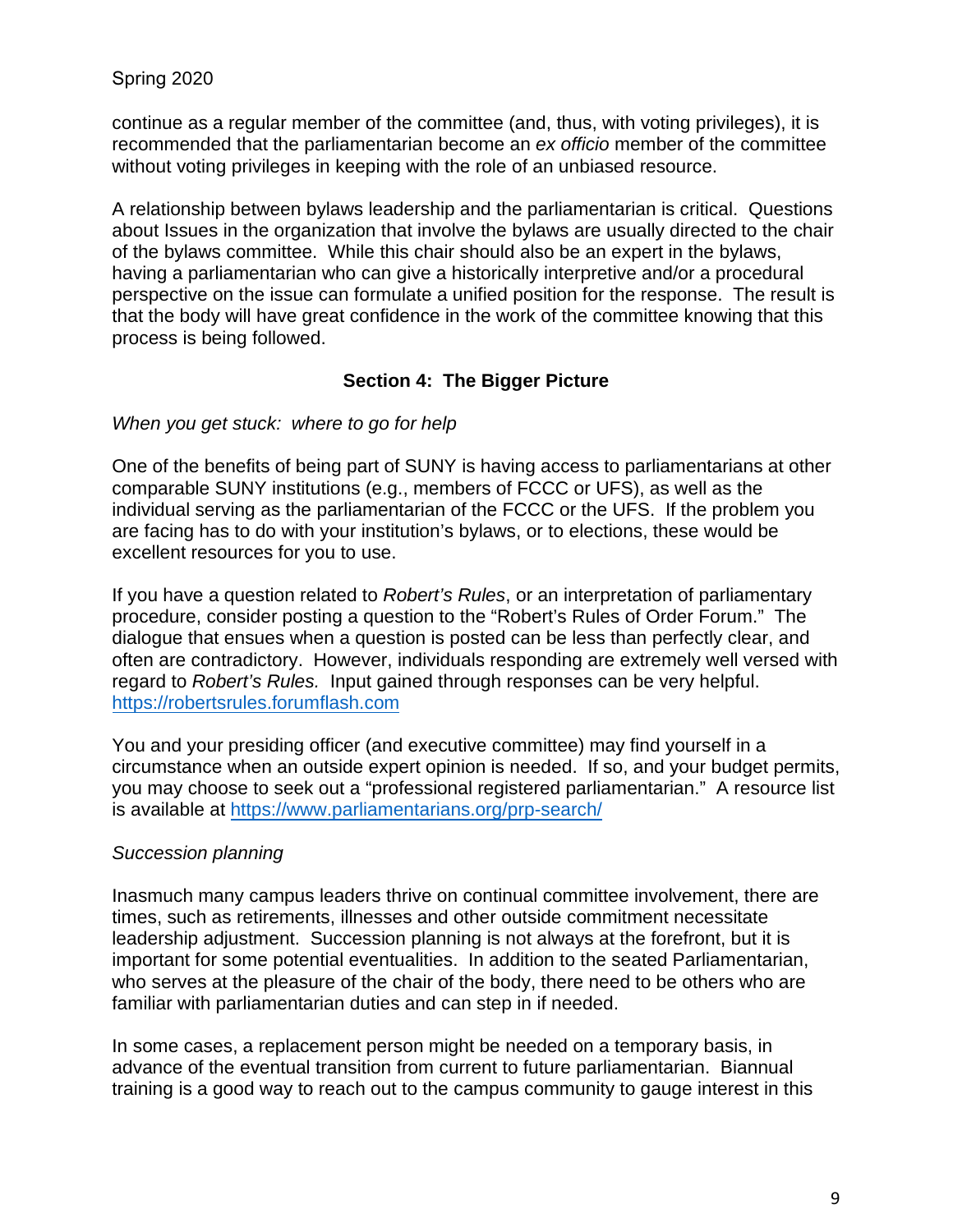#### Spring 2020

area of service and provide a program to develop future parliamentarians. In the world of parliamentarian service, having a plan B or plan C is in order.

To sum up, there are dual arenas of knowledge with which the ideal parliamentarian has to be familiar: (1) the bylaws of the organization and (2) policies and procedures described in *Robert's Rules of Order*. In addition, the Parliamentarian serves as a trusted advisor, which requires sensitivity to difficult topics, understanding of interpersonal complexities, and ability to provide counsel effectively.

Ideally, individuals serving on governance committees on the campus would be attentive to the responsibilities of/need for the role of parliamentarian. When holding and passing the parliamentary torch, do everything possible so that the transition process from one parliamentarian to the next will be undertaken with attention and care. In this way, the governance organization can continue to seamlessly accomplish its mission.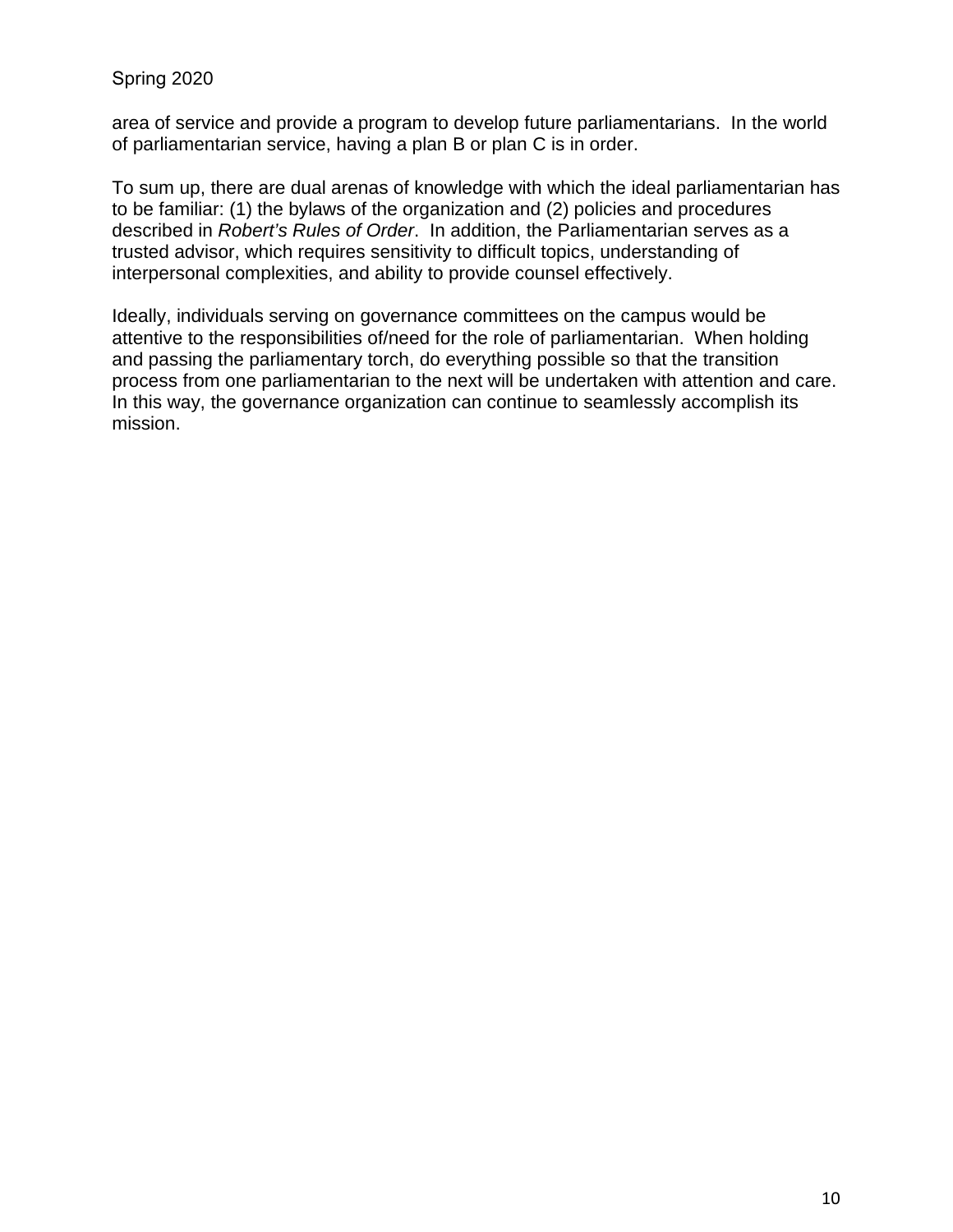#### **Some Common Parliamentary Procedures**

#### **APPENDIX 13 SUNY University Faculty Senate** *Governance Handbook,* **2013 edition**

Notes: The motions to Adjourn, Recess, Raise Questions of Privilege, and Call for the Orders of the Day are "privileged" motions under "Robert's" and must be disposed of before any of the lower-ranked ("subsidiary") motions may be made.

If unsure about how to deal with a particular matter, aid may be requested from the chair by saying, "Parliamentary Inquiry" or "I have a question"; this should be done from a floor microphone if available.

This chart is a reference summary of common parliamentary procedures, based largely on the 2000 edition of "Robert's Rules of Order, Newly Revised," in addition to other compilations, and is not a substitute for any constitution, bylaws, special procedural rules or precedents, outside governing documents, or the parliamentary authority a group has adopted (such as "Robert's Rules of Order, Newly Revised, Tenth Edition," 2000).

This chart was prepared by E. J. Alfonsin, with the assistance of Carol Donato, University Faculty Senate Office, SUNY, and may be copied with attribution.

| Purpose                                                                | <b>Sample Wording</b>                                                                                                                   | Interrupt<br>Speaker?    | Seconded? ?    |                               | Debatable Amendable Vote                                                        | Needed?                                    | <b>Comments</b>                                                                             |
|------------------------------------------------------------------------|-----------------------------------------------------------------------------------------------------------------------------------------|--------------------------|----------------|-------------------------------|---------------------------------------------------------------------------------|--------------------------------------------|---------------------------------------------------------------------------------------------|
|                                                                        |                                                                                                                                         |                          |                |                               |                                                                                 |                                            |                                                                                             |
| Adjourn<br>meeting                                                     | "I move that we adjourn"                                                                                                                | No                       | Yes            | No                            | N <sub>o</sub>                                                                  | Majority                                   |                                                                                             |
|                                                                        |                                                                                                                                         |                          |                |                               |                                                                                 |                                            |                                                                                             |
| Recess meeting                                                         | "I move that we recess<br>$until \dots$ "                                                                                               | N <sub>0</sub>           | Yes            | Not if<br>question<br>pending | Yes                                                                             | Majority                                   |                                                                                             |
|                                                                        |                                                                                                                                         |                          |                |                               |                                                                                 |                                            |                                                                                             |
| Complain<br>(noise, room<br>temperature,<br>personal affront,<br>etc.) | "Point of Privilege"                                                                                                                    | Yes                      | N <sub>0</sub> | No                            | N <sub>0</sub>                                                                  | No vote;<br>chair<br>decides               |                                                                                             |
|                                                                        |                                                                                                                                         |                          |                |                               |                                                                                 |                                            |                                                                                             |
| Object to<br>deviation from<br>business or to a<br>specific issue      | "Point of Order"; "I call<br>for the Orders of the Day";<br>adopted order of <sup>"</sup> I object to consideration<br>of the question" | Yes                      | N <sub>0</sub> | N <sub>0</sub>                | N <sub>o</sub>                                                                  | Two-<br>needed to<br>overrule<br>objection | Demand of one member<br>thirds vote for Orders of Day<br>requires attention to<br>deviation |
|                                                                        |                                                                                                                                         |                          |                |                               |                                                                                 |                                            |                                                                                             |
| Adopt Order of<br><b>Business</b>                                      | "I move that we adopt the<br>agenda as proposed"                                                                                        | <b>Not</b><br>applicable | Yes            | Yes                           | Yes (during Majority<br>initial<br>adoption,<br>unless<br>bylaws<br>limit this) |                                            | Second not necessary if<br>recommended by a<br>board                                        |
|                                                                        |                                                                                                                                         |                          |                |                               |                                                                                 |                                            |                                                                                             |
|                                                                        |                                                                                                                                         |                          |                |                               |                                                                                 |                                            |                                                                                             |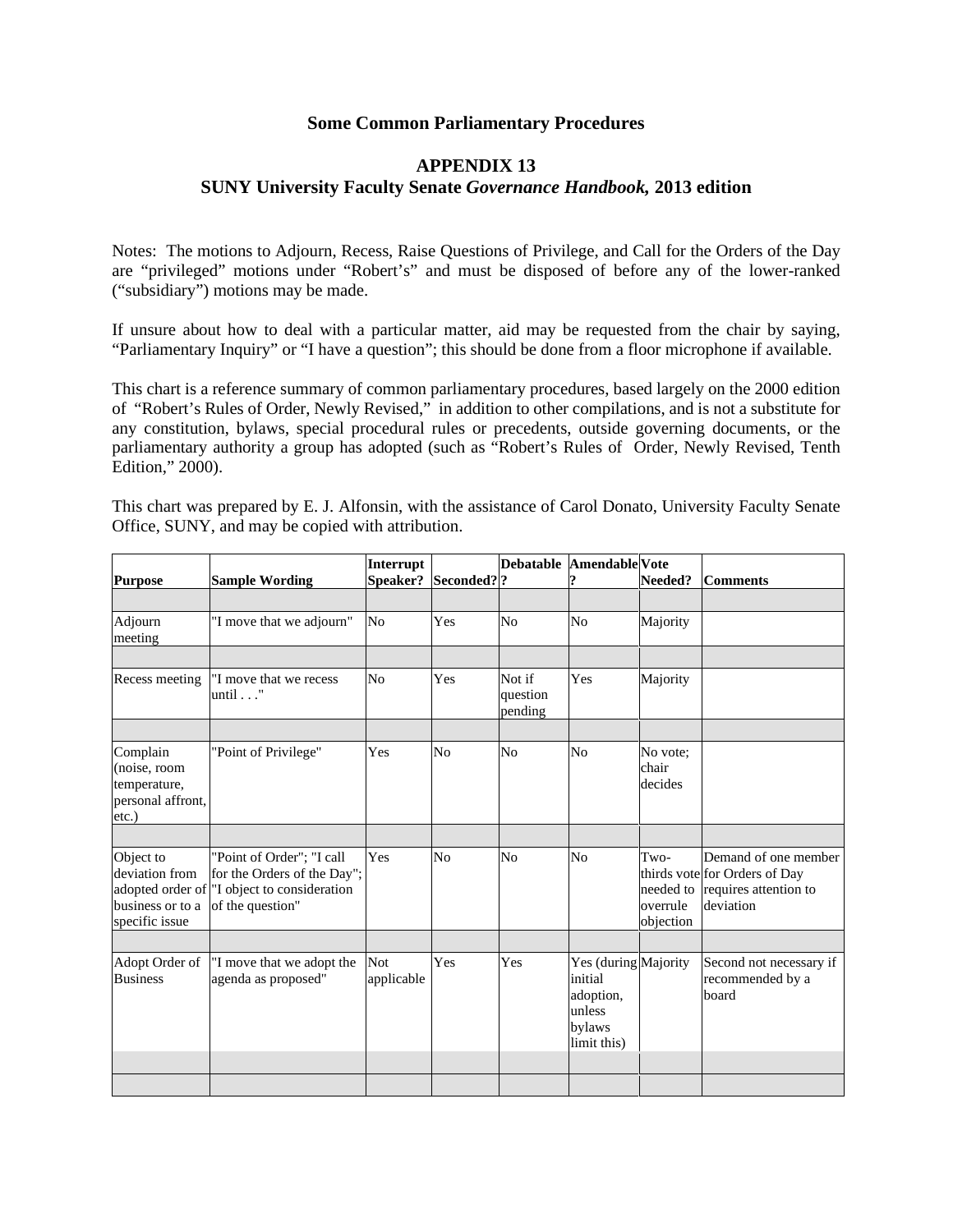|                                                                                                             |                                                                                                                                                               | Interrupt      |                          | <b>Debatable</b>                     | <b>Amendable Vote</b> |                                        |                                                                                                                                                              |
|-------------------------------------------------------------------------------------------------------------|---------------------------------------------------------------------------------------------------------------------------------------------------------------|----------------|--------------------------|--------------------------------------|-----------------------|----------------------------------------|--------------------------------------------------------------------------------------------------------------------------------------------------------------|
| <b>Purpose</b>                                                                                              | <b>Sample Wording</b>                                                                                                                                         | Speaker?       | Seconded? ?              |                                      |                       | Needed?                                | <b>Comments</b>                                                                                                                                              |
| Amend Order of<br>meeting or<br>session                                                                     | "I move that we amend the No<br>Business during agenda to " or "I move<br>for a special order"                                                                |                | Yes                      | Yes                                  | Yes                   | Two-<br>thirds                         | Debate should be<br>limited to wisdom of<br>changing the agenda                                                                                              |
| Obtain<br>Information<br>on appropriate<br>motion,<br>parliamentary<br>situation, effect<br>of motion, etc. | 'Parliamentary inquiry" or Yes<br>'I have a question" or<br>'Point of Order."                                                                                 |                | N <sub>o</sub>           | No                                   | No                    | No vote:<br>chair<br>states<br>opinion | Better not to use<br>"Point of Order" (see<br>"Object " above)                                                                                               |
| Debate                                                                                                      | [Varies; speaker may<br>specify "for" or "against"<br>or chair may characterize<br>to keep balance in debate-<br>speaker may not speak<br>against own motion] | No             | <b>Not</b><br>applicable | Not<br>applicable                    | Not<br>applicable     | Not                                    | Debate only on issue<br>applicable under discussion; speak<br>once only but second<br>time if all<br>others have spoken; not<br>used to respond to<br>others |
| Introduce<br>business item<br>(main or<br>primary<br>motion)                                                | "I move that "                                                                                                                                                | No             | Yes                      | Yes                                  | Yes                   | Majority                               |                                                                                                                                                              |
|                                                                                                             | Amend a motion T move to amend by"                                                                                                                            | No             | Yes                      | Yes                                  | Yes                   | Majority                               | Proposal must be<br>germane; may reverse<br>the intent except for<br>bylaw amendments.                                                                       |
|                                                                                                             |                                                                                                                                                               |                |                          |                                      |                       |                                        |                                                                                                                                                              |
| Amend<br>proposed<br>amendment to<br>motion                                                                 | "I move to amend by"<br>or<br>"I move to modify the<br>amendment by $\dots$ "                                                                                 | No             | Yes                      | Yes                                  | Yes                   | Majority                               | As 'Amend,' above;<br>no further amendments<br>until this one is<br>disposed of                                                                              |
|                                                                                                             |                                                                                                                                                               |                |                          |                                      |                       |                                        |                                                                                                                                                              |
| Postpone<br>consideration<br>to a definite<br>time                                                          | "I move to postpone<br>consideration until"                                                                                                                   | No             | Yes                      | Only the<br>"wisdom"<br>is debatable | Yes                   | Majority                               |                                                                                                                                                              |
| Have something<br>studied further                                                                           | "I move that we refer this<br>matter to" a committee,<br>board, officers, other;<br>'Commit"<br>or "recommit" may be<br>used                                  | N <sub>0</sub> | Yes                      | Only the<br>"wisdom"<br>is debatable | Yes                   | Majority                               | Amendment may<br>change referee or may<br>add instructions                                                                                                   |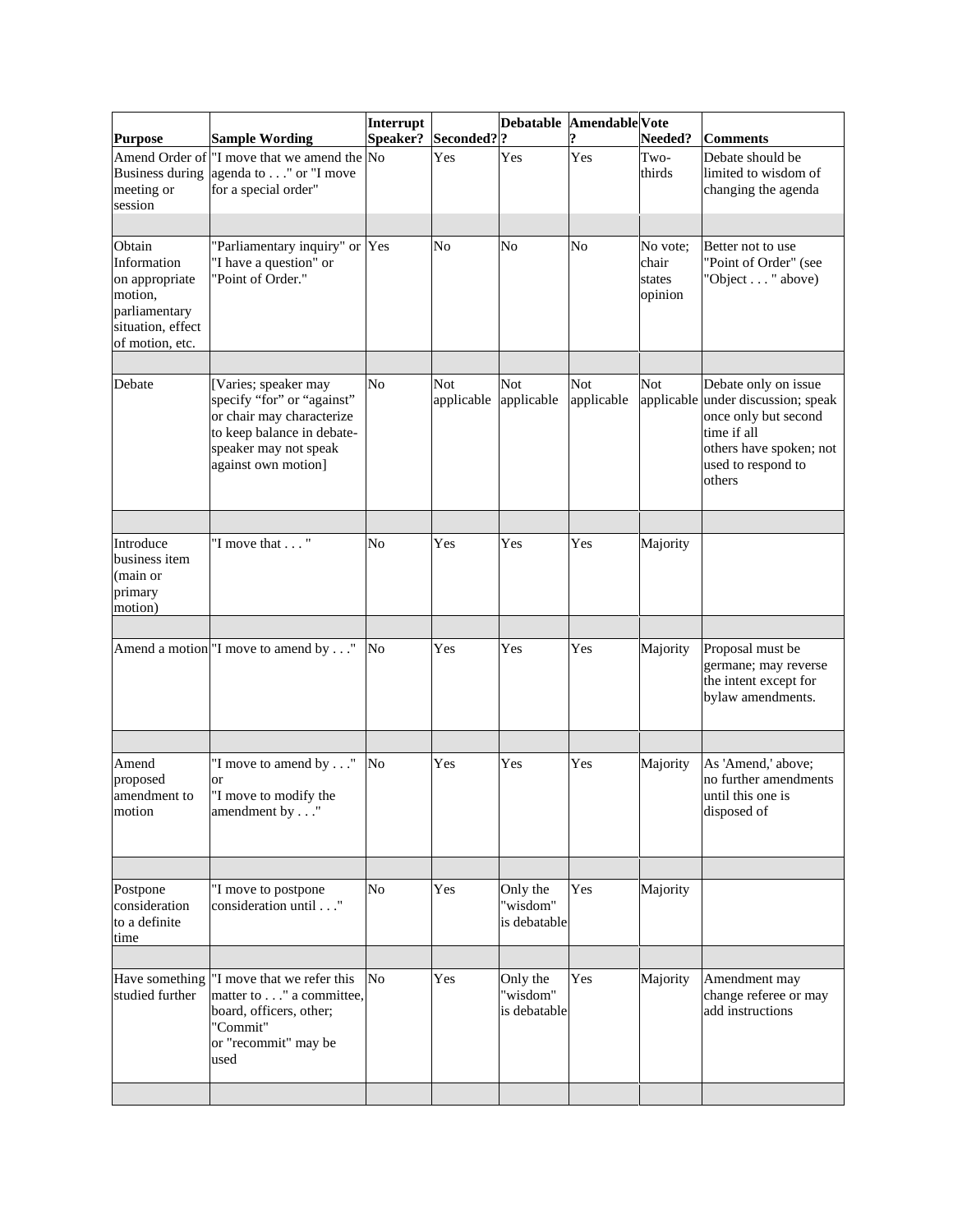|                                                                                           |                                                                                                     | Interrupt                               |                | <b>Debatable</b>                                                         | <b>Amendable</b> Vote |                                                                   |                                                                                                                                                                                      |
|-------------------------------------------------------------------------------------------|-----------------------------------------------------------------------------------------------------|-----------------------------------------|----------------|--------------------------------------------------------------------------|-----------------------|-------------------------------------------------------------------|--------------------------------------------------------------------------------------------------------------------------------------------------------------------------------------|
| <b>Purpose</b>                                                                            | <b>Sample Wording</b>                                                                               | Speaker?                                | Seconded? ?    |                                                                          |                       | Needed?                                                           | <b>Comments</b>                                                                                                                                                                      |
| Suspend<br>consideration<br>(temporarily)                                                 | "I move that we table this<br>motion"                                                               | N <sub>o</sub>                          | Yes            | No                                                                       | No                    | Majority                                                          | Not to be used to<br>defeat                                                                                                                                                          |
|                                                                                           |                                                                                                     |                                         |                |                                                                          |                       |                                                                   |                                                                                                                                                                                      |
| Take up tabled<br>matter                                                                  | "I move that we take from No<br>the table the motion to"                                            |                                         | Yes            | No                                                                       | No                    | Majority                                                          | Only on same day or<br>next day; otherwise falls<br>to the floor                                                                                                                     |
|                                                                                           |                                                                                                     |                                         |                |                                                                          |                       |                                                                   |                                                                                                                                                                                      |
| "Friendly<br>Amendment"                                                                   | 'I would like to propose a<br>friendly amendment"                                                   | No                                      | see<br>comment | see<br>comment                                                           | see<br>comment        | see<br>Comment                                                    | New in Robert's 10th.<br>Original maker has say<br>only before debate has<br>begun; after, group must<br>agree or otherwise is<br>treated as ordinary<br>amendment                   |
|                                                                                           |                                                                                                     |                                         |                |                                                                          |                       |                                                                   |                                                                                                                                                                                      |
| Withdraw a<br>motion                                                                      | "I would like to withdraw<br>the motion"                                                            | No                                      | see<br>comment | see<br>comment                                                           | see<br>Comment        | see<br>comment                                                    | Original maker has say<br>only before chair states<br>motion:<br>unanimous consent or<br>majority vote<br>required after motion is<br>on floor                                       |
|                                                                                           |                                                                                                     |                                         |                |                                                                          |                       |                                                                   |                                                                                                                                                                                      |
| Dispose of a<br>matter without<br>("kill<br>diplomatically")                              | "I move that we postpone<br>consideration of this<br>taking a position question indefinitely"       | No                                      | Yes            | Yes                                                                      | No                    | Majority                                                          | Debate can include<br>discussion of substance<br>of original motion                                                                                                                  |
|                                                                                           |                                                                                                     |                                         |                |                                                                          |                       |                                                                   |                                                                                                                                                                                      |
| Vote on ruling<br>of chair                                                                | 'I appeal the ruling of the<br>chair" (must be done<br>before next item of<br>Business is taken up) | Yes; see<br>comment                     | Yes            | see<br>comment                                                           | No                    | Majority<br>in<br>negative<br>to<br>overrule<br>chair's<br>ruling | Debatable except for<br>speech rules, order of<br>business, or if pending<br>motion is not debatable.<br>Motion always stated in<br>positive, "to sustain the<br>ruling of the chair |
|                                                                                           |                                                                                                     |                                         |                |                                                                          |                       |                                                                   |                                                                                                                                                                                      |
| End debate                                                                                | "I move that we close<br>debate" or "I move the<br>previous question"                               | No                                      | Yes            | No                                                                       | No                    | Two-<br>thirds                                                    |                                                                                                                                                                                      |
|                                                                                           |                                                                                                     |                                         |                |                                                                          |                       |                                                                   |                                                                                                                                                                                      |
| action Or bring<br>issue up again<br>(at same<br>meeting or on<br>next day of<br>business | Modify previous "I move that we reconsider Only<br>the Motion that"                                 | before<br>speaker<br>begins<br>to speak | Yes            | Both<br>"wisdom"<br>and<br>substance<br>debatable;<br>best<br>limited to | No                    | Majority                                                          | Motion can only be<br>made by someone on<br>prevailing<br>Side of original vote                                                                                                      |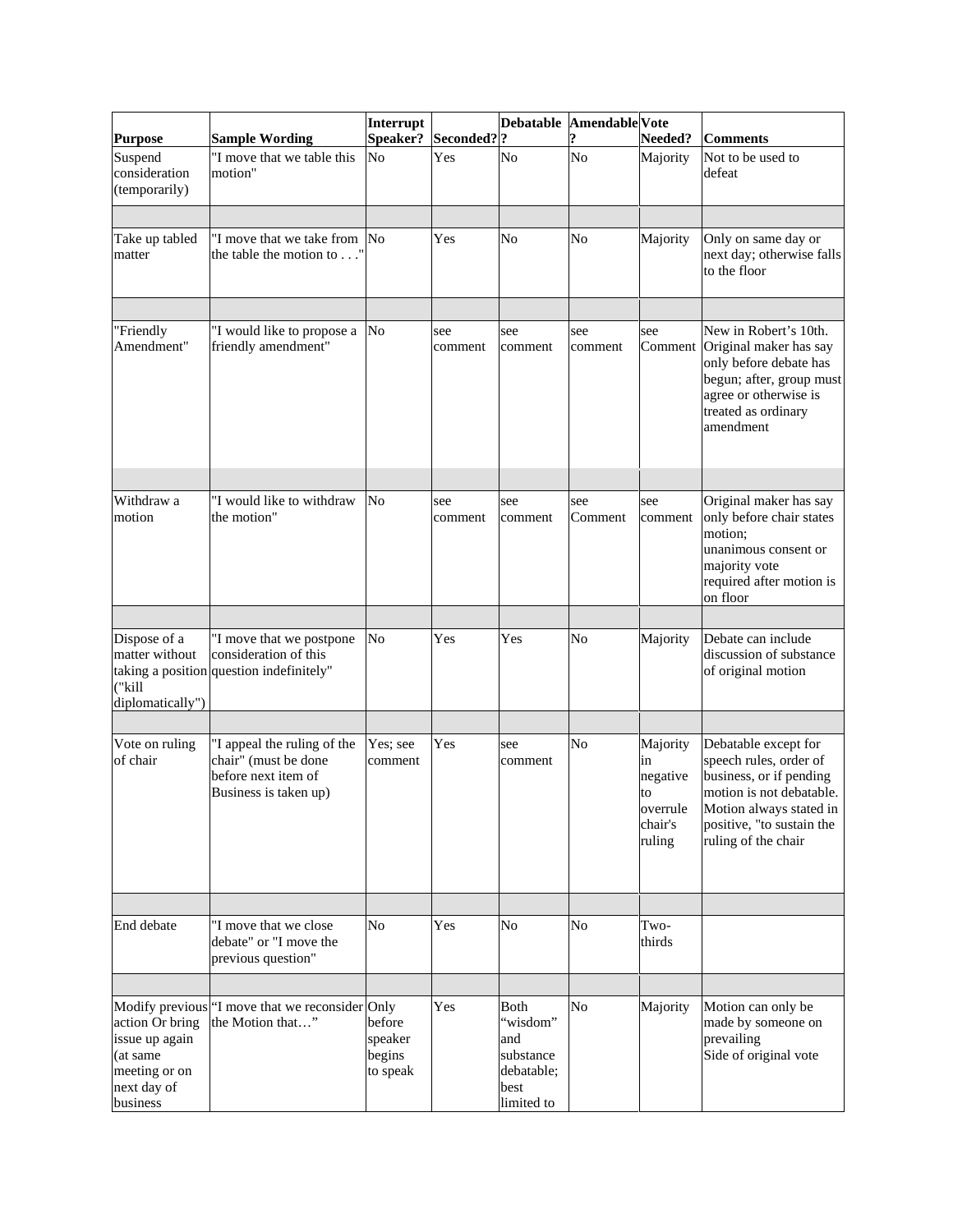|                                                                                                   |                                                                                                               | Interrupt |             |                                                          | Debatable Amendable Vote |                                                                                                                                           |                 |
|---------------------------------------------------------------------------------------------------|---------------------------------------------------------------------------------------------------------------|-----------|-------------|----------------------------------------------------------|--------------------------|-------------------------------------------------------------------------------------------------------------------------------------------|-----------------|
| <b>Purpose</b>                                                                                    | <b>Sample Wording</b>                                                                                         | Speaker?  | Seconded? ? |                                                          |                          | Needed?                                                                                                                                   | <b>Comments</b> |
| Session)                                                                                          |                                                                                                               |           |             | "wisdom"<br>of<br>reconsideri<br>ng                      |                          |                                                                                                                                           |                 |
|                                                                                                   |                                                                                                               |           |             |                                                          |                          |                                                                                                                                           |                 |
| Modify previous "I move that we<br>action or bring<br>issue up again<br>usually at later<br>time) | rescind" or<br>"I move that we amend<br>(at any time but something previously<br>adopted, the motion<br>that" | No        | Yes         | Both<br>"wisdom"<br>and<br>substance<br>are<br>debatable | Yes                      | Majority<br>with prior<br>notice:<br>two-thirds<br>without<br>notice:<br>but two-<br>thirds if<br>scope of<br>prior<br>notice<br>expanded |                 |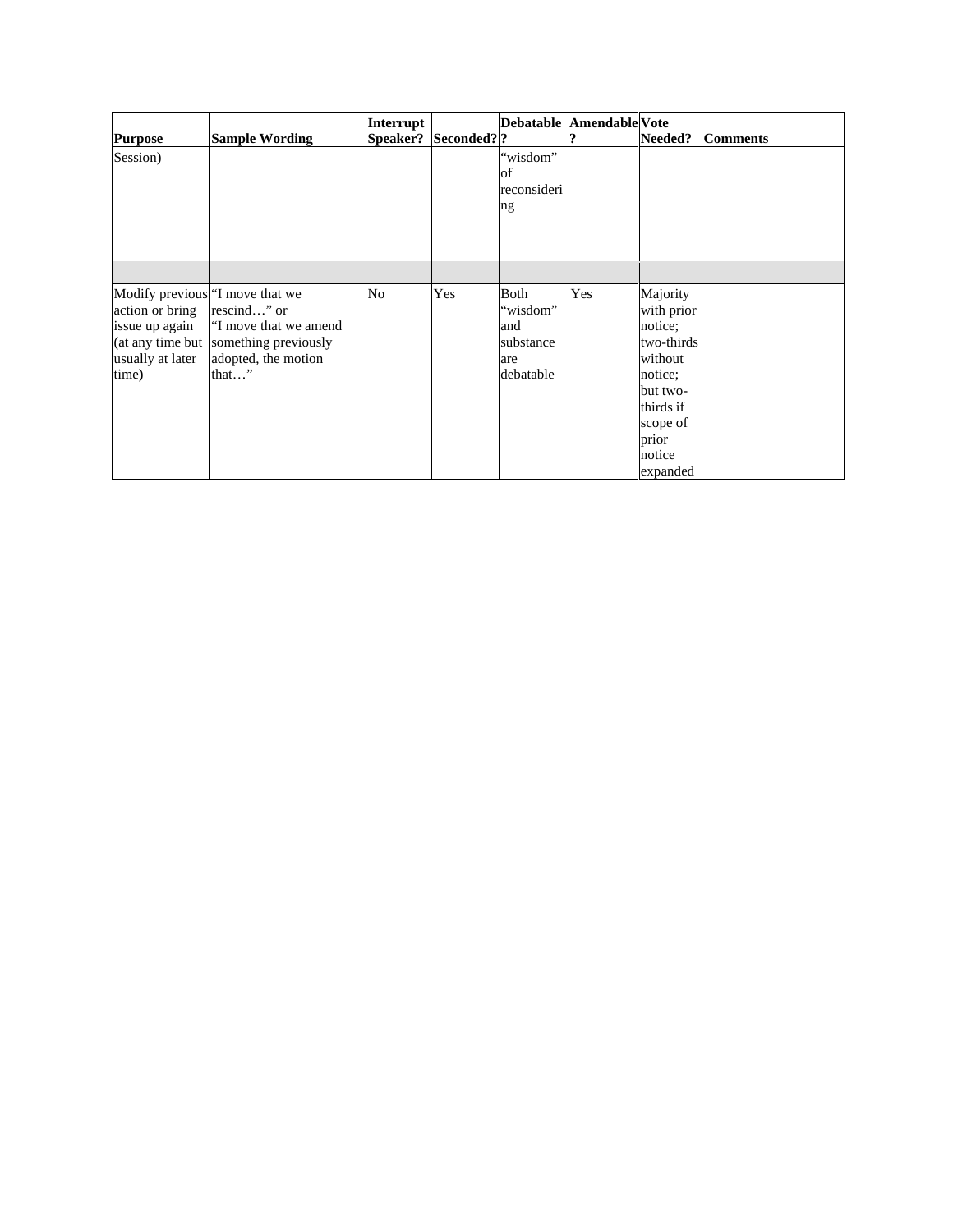### **Robert's Rules of Order Motions Chart**

Part 1, Main Motions. These motions are listed in order of precedence. A motion can be introduced if it is higher on the chart than the pending motion. **§** indicates the section from Robert's Rules.

| <b>PURPOSE:</b>                                                           | <b>YOU SAY:</b>                                | INTERRUPT? 2ND? DEBATE? AMEND? VOTE? |            |     |     |                       |
|---------------------------------------------------------------------------|------------------------------------------------|--------------------------------------|------------|-----|-----|-----------------------|
|                                                                           |                                                |                                      |            |     |     |                       |
| ∥§21 Close meeting                                                        | move to adjourn                                | <b>No</b>                            | Yes        | No  | No  | $ \mathsf{Majority} $ |
| §20  Take break                                                           | I move to recess for                           | <b>No</b>                            | Yes        | No  | Yes | $ \mathsf{Majority} $ |
| §19 Register complaint                                                    | I rise to a question of privilege              | Yes                                  | No.        | No  | No  | None                  |
| §18  Make follow agenda                                                   | call for the orders of the day                 | Yes                                  | No.        | No  | No  | None                  |
| §17  Lay aside temporarily                                                | I move to lay the question on the table        | <b>No</b>                            | Yes        | No  | No  | Majority              |
| ∥§16 Close debate                                                         | move the previous question                     | <b>No</b>                            | Yes        | No  | No  | 2/3                   |
| §15  Limit or extend debate                                               | move that debate be limited to                 | <b>No</b>                            | Yes        | No. | Yes | 2/3                   |
| ∥§14 Postpone to a certain time                                           | move to postpone the motion to                 | No                                   | Yes        | Yes | Yes | $ \mathsf{Majority} $ |
| S13 Refer to committee                                                    | move to refer the motion to                    | No                                   | <b>Yes</b> | Yes | Yes | $\ $ Majority $\ $    |
| $\left\  \xi_{12} \right\ $ Modify wording of motion                      | I move to amend the motion by                  | <b>No</b>                            | Yes        | Yes | Yes | $ \mathsf{Majority} $ |
| ∥§11 Kill main motion                                                     | move that the motion be postponed indefinitely | <b>No</b>                            | Yes        | Yes | No  | $ \mathsf{Majority} $ |
| ∥§10 Bring business before assembly (a main motion) I move that [or "to"] |                                                | No                                   | Yes        | Yes | Yes | $\ $ Majority $\ $    |

**Part 2, Incidental Motions.** No order of precedence. These motions arise incidentally and are decided immediately.

| <b>PURPOSE:</b>                   | <b>YOU SAY:</b>                             | INTERRUPT? 2ND? DEBATE? AMEND? VOTE? |           |                |     |          |
|-----------------------------------|---------------------------------------------|--------------------------------------|-----------|----------------|-----|----------|
|                                   |                                             |                                      |           |                |     |          |
| §23 Enforce rules                 | Point of Order                              | Yes                                  | <b>No</b> | No.            | No  | None     |
| \$24 Submit matter to assembly    | appeal from the decision of the chair       | Yes                                  | Yes       | Varies         | No  | Majority |
| §25 Suspend rules                 | move to suspend the rules                   | No.                                  | Yes       | No.            | No  | 2/3      |
| \$26 Avoid main motion altogether | object to the consideration of the question | Yes                                  | No        | No.            | No  | 2/3      |
| §27 Divide motion                 | move to divide the question                 | No.                                  | Yes       | N <sub>o</sub> | Yes | Majority |
| §29∥Demand a rising vote          | move for a rising vote                      | Yes                                  | <b>No</b> | N <sub>o</sub> | No  | None     |
| §33 Parliamentary law question    | Parliamentary inquiry                       | Yes if urgent                        | <b>No</b> | N <sub>o</sub> | No  | None     |
| §33 Request for information       | Point of information                        | Yes if urgent                        | No        | No             | No  | None     |

#### **Part 3, Motions That Bring a Question Again Before the Assembly.**

No order of precedence. Introduce only when nothing else is pending.

| <b>PURPOSE:</b>                                          | <b>YOU SAY:</b>                                                       | INTERRUPT?  2ND?  DEBATE?  AMEND? |     |        |     | VOTE?                                   |
|----------------------------------------------------------|-----------------------------------------------------------------------|-----------------------------------|-----|--------|-----|-----------------------------------------|
|                                                          |                                                                       |                                   |     |        |     |                                         |
|                                                          | $\ \S 34\ $ Take matter from table $\ $ I move to take from the table | No                                | Yes | No     | No. | Maiority                                |
| $\ \S35\ $ Cancel previous action $\ $ I move to rescind |                                                                       | No                                | Yes | Yes    | Yes | $\parallel$ 2/3 or Majority with notice |
| $\ \S 37\ $ Reconsider motion                            | move to reconsider                                                    | No                                | Yes | Varies | No  | Maiority                                |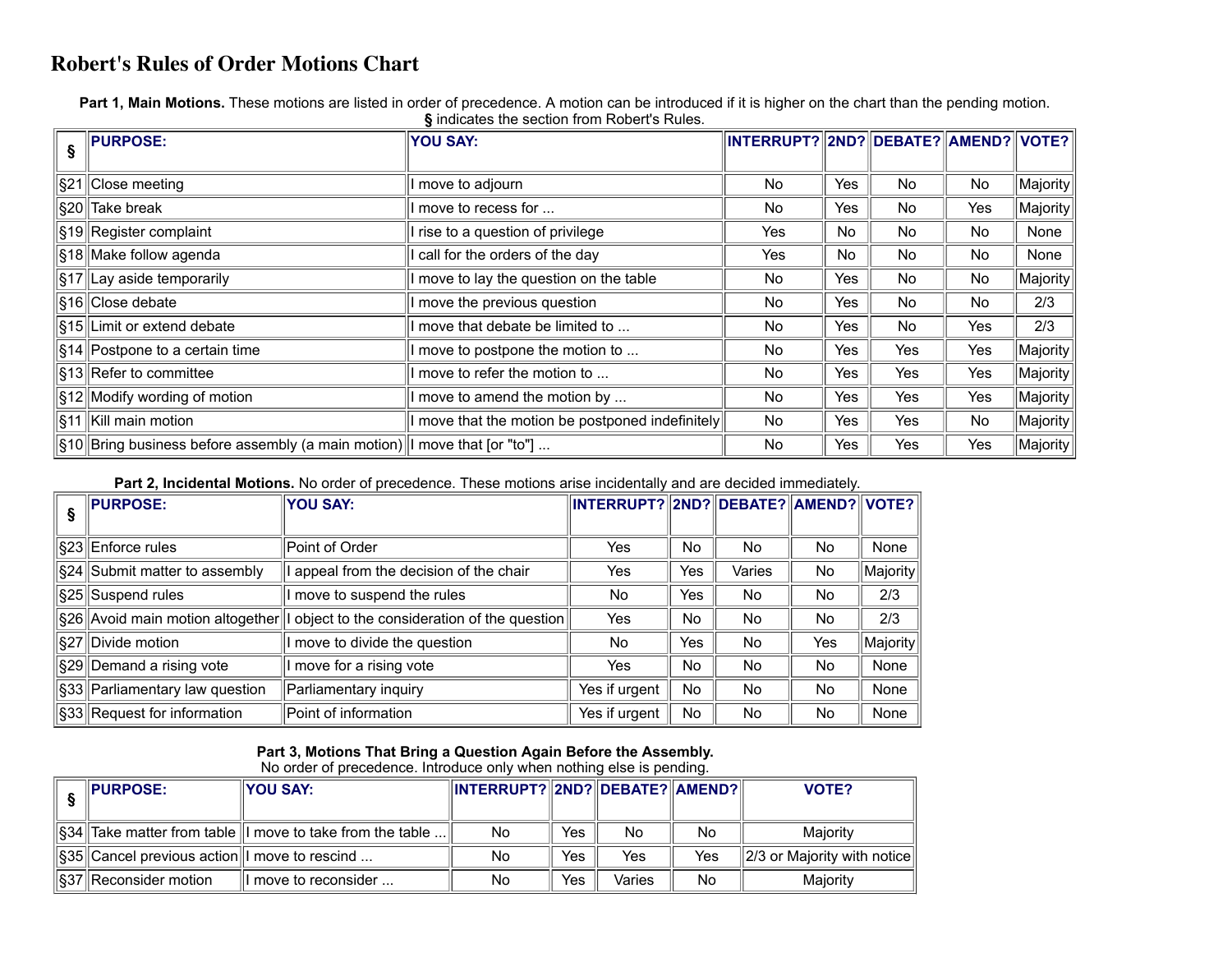

## **Wisdom from SUNY Governance Leaders About Parliamentarians**

#### **Thoughts as to the importance of having a good parliamentarian by your side**

#### **David Carson, Past Chair, College Senate, Buffalo State**

I always thought that the Chair's most important work came between meetings, not during them. During a meeting, the Chair essentially plays the role of traffic cop, making sure there is a smooth flow of discussion and action, and that all the work that had taken place between meetings is related to the body for consideration and action. The parliamentarian is vital in knowing all the traffic rules and helping the Chair keep the flow moving.

#### **Sharon Cramer, SUNY University Faculty Senate Parliamentarian and Past Chair, College Senate, Buffalo State**

Just like orchestras without conductors, it is possible for governance bodies, departments, and other organizations to function without parliamentarians. But why should they? The burden then falls to the chair and the members to attend to process plus content. Niggling questions ("Does this need a second?" "Does this vote require a super-majority/two-thirds for approval?" "Did I recognize everyone whose hand was up?") plague the leader of the meeting, distracting from the content of the topic under discussion. A parliamentarian, like the concertmaster violin, takes on a unique role that emerges from the individual's style, the knowledge/confidence (regarding Robert's Rules of Order and other matters) of the chair of the meeting, and the needs of the organization. Although the parliamentarian can be almost invisible, an organization breathes easier when a competent parliamentarian is in the house.

#### **Henry S. Flax, Parliamentarian, SUNY University Faculty Senate**

The importance of a parliamentarian is to ensure that there is one person in the meeting concentrating on the **process** of governance, while the members of the assembly focus on the content of the proceedings. This way the meeting does not end without motions passed; responsibilities clearly delineated.

#### **Slade Gellin, Buffalo State College Senate Parliamentarian**

A good parliamentarian will have your back when the going gets complex.

#### **Gwen Kay, President, SUNY University Faculty Senate**

A good parliamentarian knows what should happen and can ensure that it does. A great parliamentarian makes suggestions and corrections gently (and, in the best instances I've seen, quietly). Like most of life, most people know the general rules for a meeting, but when there's a sticky issue or a procedural question, it's essential to have someone who actually knows what the body ought to be doing. It helps keep things "clean," also less personal/more process-oriented.

#### **Peter L. K. Knuepfer, Past President, SUNY University Faculty Senate, Past Parliamentarian for one of Binghamton's Faculty Senate chairs**

Parliamentary procedure is ideally a tool to enable a body to operate effectively and collegially to accomplish business. It can also be mis-used as a cudgel by some to advance their own agenda by "cleverly" making motions to impede, shut off (or even dominate) discussion, realign motions in their own direction, interrupt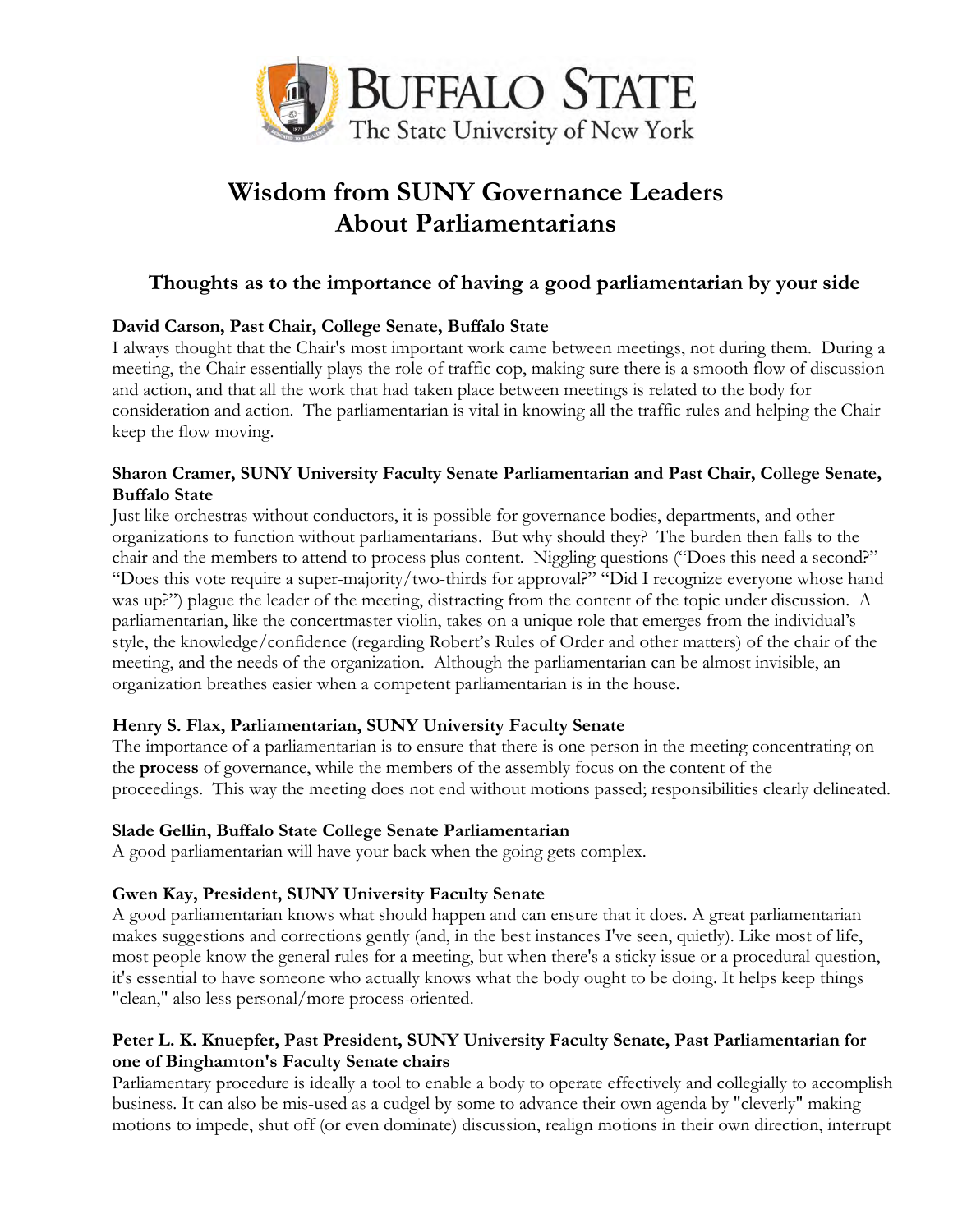others, etc. Thus, a good parliamentarian is essential for a body to operate effectively, as that person ideally provides dispassionate objectivity.

#### **Joe Marren, Chair, College Senate, Buffalo State**

How important is a parliamentarian? Personally, I wouldn't step into any shared governance meeting without one.

#### **Amy McMillan, Past Chair, College Senate, Buffalo State**

The Parliamentarian is essential for a good and fair meeting. This person, ideally, is a neutral voice; one that is there to assure that membership have a fair discussion and follow reasonable courtesies. This can be very important when there are issues that raise some ire! Also, they keep track of where the discussion, amendments, votes, etc. are so that the chair can concentrate on the bigger picture discussion.

#### **Ken O'Brien, Past President, SUNY University Faculty Senate**

I'll speak only for myself, who I think had the well-earned rep of being an inordinately "active" chair of a meeting. So, I relied on my parliamentarians, especially Sharon, to keep me honest. She knew that what I really wanted, more than any specific result, was to have the will of the body over which I was presiding accurately expressed and full (which is not "repetitive") discussion of the issues at hand. So, one important, and in my case crucial, role of the parliamentarian was to keep the chair honest. A second, and much more critical in most circumstances, was to ensure that the rules or order, which were established to facilitate open discussion, were not high-jacked by those who hearing the way the discussion was moving (against their position) would try to use Roberts as a tool to subvert the expressed will of the body.

#### **Howard Reid, Past Chair (three different times), College Senate, Buffalo State**

You need someone who is unbiased and who knows the rules to assist the chair and the body through challenging times. And during a meeting the chair is often simultaneously thinking about/dealing with numerous issues – the parliamentarian can stay focused, and thus is invaluable.

### **Advice for new parliamentarians**

#### **Sharon Cramer, SUNY University Faculty Senate Parliamentarian and Past Chair, College Senate, Buffalo State**

Add "educate" to your role description. In addition to learning the ropes yourself, teach others (the group's leader and members) what you are doing and why. Robert's Rules of Order is a language you will learn to speak, but you can teach others, too, to become bilingual. By the end of each year you serve, you should learn (and so should they) at least one new rule or practice. By the end of a decade, all of you will be wiser. It is a privilege to serve as parliamentarian -- I hope you enjoy it as much as I have.

#### **Henry S. Flax, Parliamentarian, SUNY University Faculty Senate**

The best advice I have for new parliamentarians - shadow an experienced parliamentarian prior to beginning your term of office to learn how that person has assisted the organization as well as to understand the organizational culture. Some groups are highly formal in their approach to governance, others more laissezfaire. Focus on the organization's bylaws; this is the most important document. Robert's Rules should be used for guidance with "gray areas", not as a "gotcha" to "chill" debate.

#### **Slade Gellin, Buffalo State College Senate Parliamentarian**

Be patient with yourself. You will make mistakes at first. Eventually, you will define and get comfortable in your role.

#### **Gwen Kay, President, SUNY University Faculty Senate**

Be confident and know that pausing to look things up in Robert's Rules of Order (RRoO) is always acceptable: we trust the parliamentarian to "get it right" and if that means double-checking versus relying on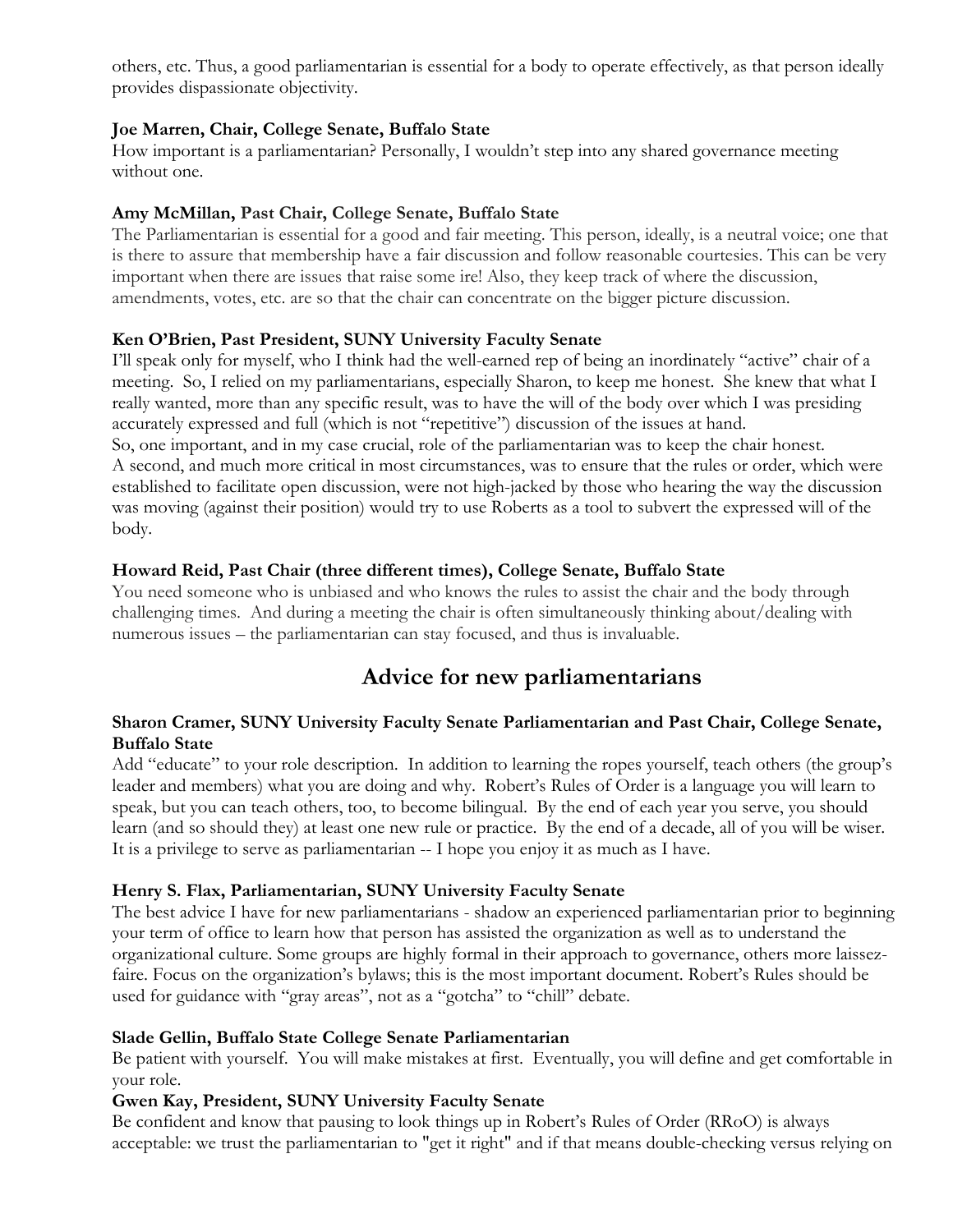memory, we'd much rather have a check instead of an error that is discovered later. Parliamentarians are invaluable during difficult discussions or times of crisis, when doing things correctly is critical.

#### **Peter L. K. Knuepfer, Past President, SUNY University Faculty Senate, Past Parliamentarian for one of Binghamton's Faculty Senate chairs**

A parliamentarian needs to be familiar with the most common procedures, which allow debate, which require a super-majority, etc. But my own main advice is not to over-use Roberts Rules--to remember that they are a set of tools to enable a body to conduct its business, but that sometimes a little flexibility can go a long way toward having that succeed.

#### **Joe Marren, Chair, College Senate, Buffalo State**

A piece of advice? Always take a few minutes to talk to the parliamentarian about any upcoming issues. This can be done in the time just before a meeting, or earlier if the potential issue may be complicated.

#### **Amy McMillan, Past Chair, College Senate, Buffalo State**

Advice: talk to the chair before each meeting to make sure you both are aware of what might happen during the meeting.

#### **Ken O'Brien, Past President, SUNY University Faculty Senate**

What does this have to do with training? Simply this.... many smart folks attend our meetings, most with strongly held opinions on almost everything, and the parliamentarian is necessary to keep the business of the meeting moving forward by the established rules of discourse. So, s/he absolutely must know those rules, and work with the chair to ensure that the result of any discussion is in fact the will of the body, not matter how slim the majority may be.

#### **Howard Reid, Past Chair (three different times), College Senate, Buffalo State**

My piece of advice for a new parliamentarian: Before a meeting think through what is likely to happen during the meeting and what problems might occur – and then have a solution ready for each issue that might arise. Of course, the unforeseen may occur, but you will have thought through the most likely issues. And enjoy that you don't have to worry about actually voting on difficult issues!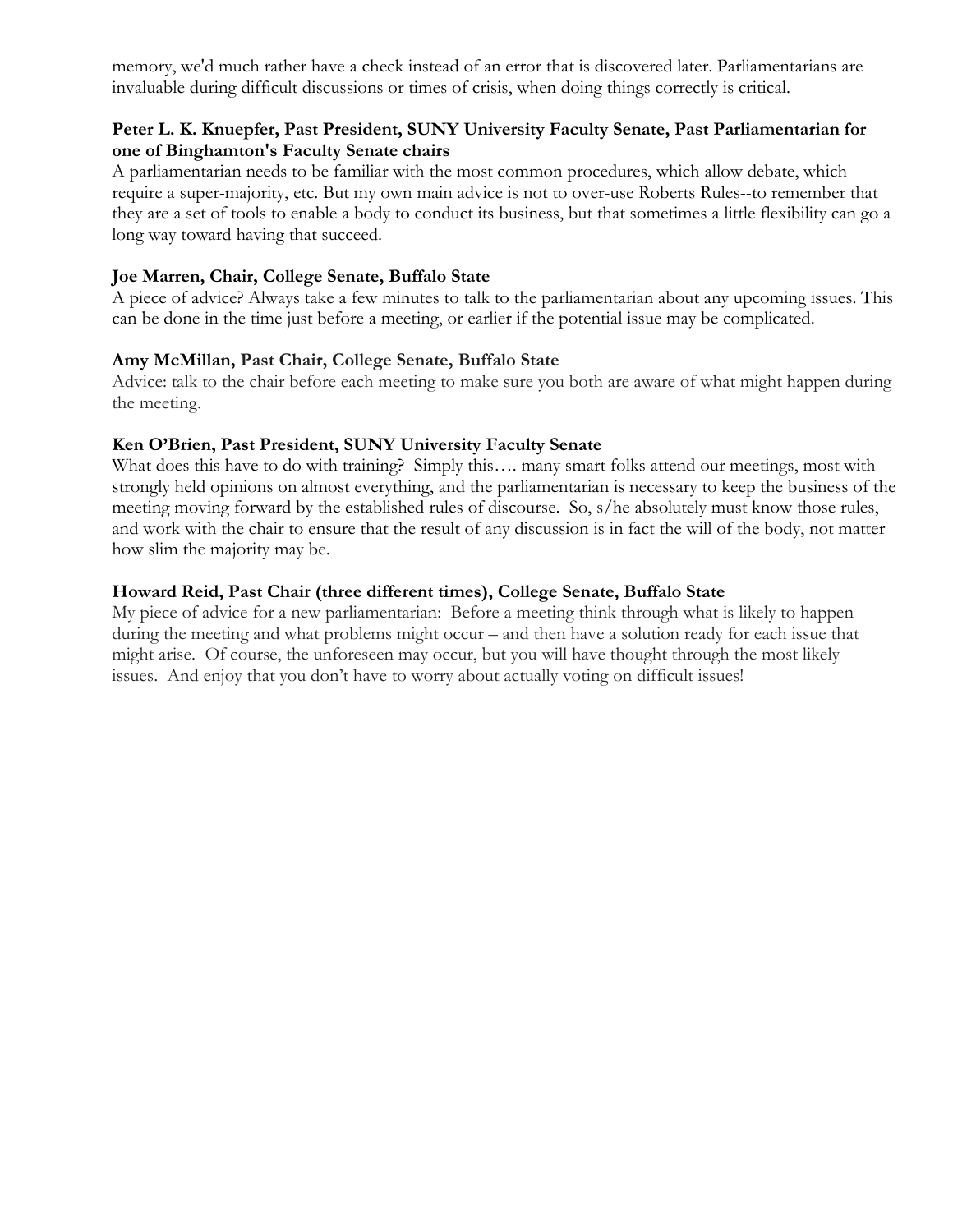### **A Guide to Parliamentary Procedure and Robert's Rules of Order**

Compiled from previous materials of the Faculty Council of Community Colleges by Jon Grennan[1](#page-19-0) (Sullivan CC) - *Notes by Michael Delaney (Erie CC) 2015*

## Table of Contents

| Parliamentary Procedures and Robert's Rules of Order Newly Revised                                                                                                    |
|-----------------------------------------------------------------------------------------------------------------------------------------------------------------------|
|                                                                                                                                                                       |
|                                                                                                                                                                       |
|                                                                                                                                                                       |
|                                                                                                                                                                       |
| The agenda and all committee reports are merely recommendations! When presented<br>to the assembly and the question is stated, debate begins and changes can occur! 3 |
| A deviation from the agenda requires a "Suspending the Rules" motion3                                                                                                 |
|                                                                                                                                                                       |
|                                                                                                                                                                       |
|                                                                                                                                                                       |
|                                                                                                                                                                       |
|                                                                                                                                                                       |
|                                                                                                                                                                       |
|                                                                                                                                                                       |
|                                                                                                                                                                       |
|                                                                                                                                                                       |
|                                                                                                                                                                       |
| PART 3 - MOTIONS THAT BRING A QUESTION AGAIN BEFORE THE ASSEMBLY                                                                                                      |
|                                                                                                                                                                       |
|                                                                                                                                                                       |

<span id="page-19-0"></span><sup>&</sup>lt;sup>1</sup> Jon Grennan is now Director, Library and Information Services at the Conrad N. Hilton Library, Culinary Institute of America.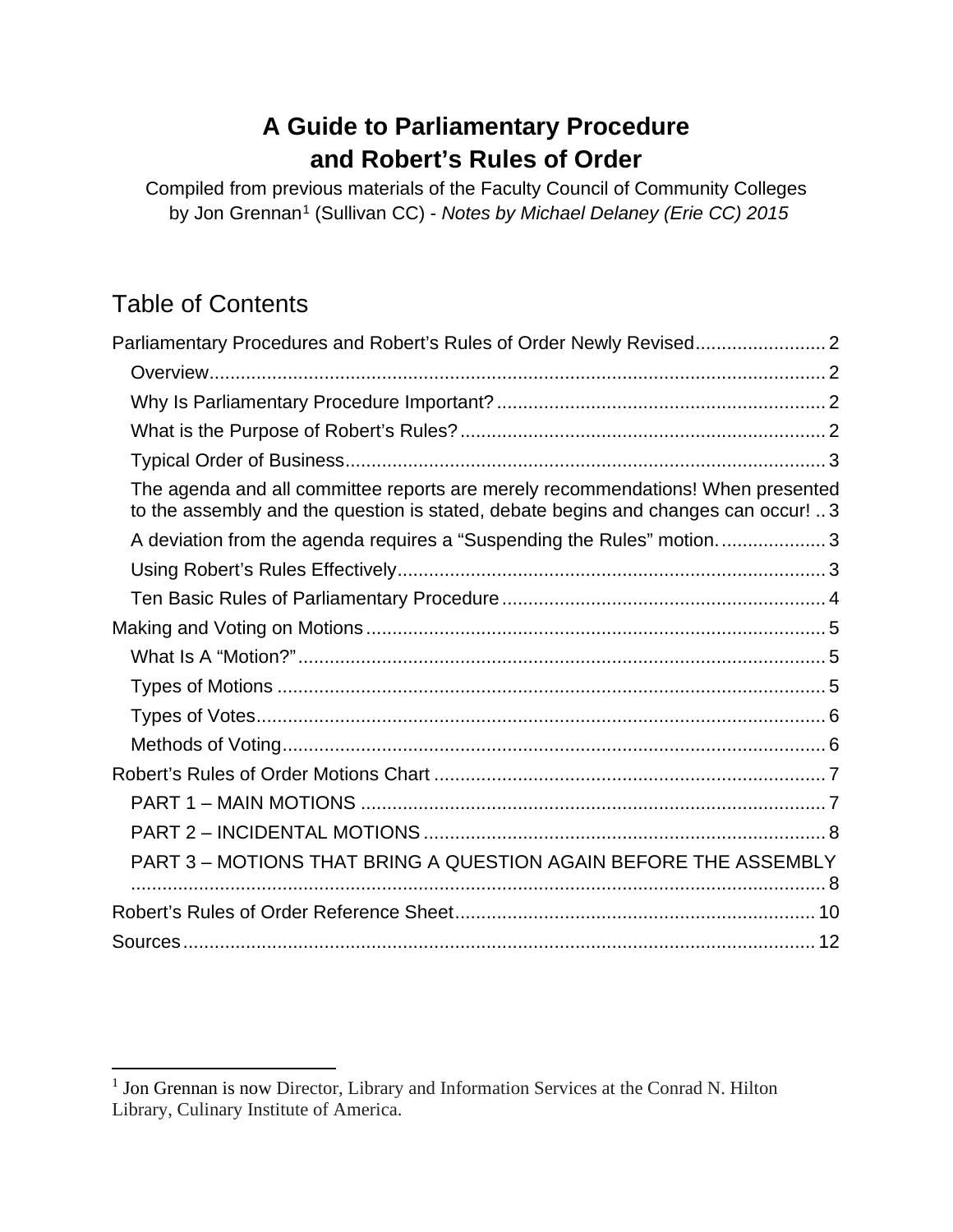### <span id="page-20-0"></span>Parliamentary Procedures and Robert's Rules of Order Newly Revised

#### <span id="page-20-1"></span>**Overview**

Parliamentary procedure is the established set of rules and customs that governs the meetings and operations of a deliberative body, which is a group that meets to decide on actions to be taken. The name comes from the English Parliament in which the basic content of the rules was developed over several centuries. Parliamentary procedure protects the right of the majority to decide, the right of the minority to be heard, and the rights of individual members & absentees.

Henry Martyn Robert (1837-1923), engineer and U.S. Army brigadier general, published the first edition of his *Robert's Rules of Order* in 1876. This manual, currently known as *Robert's Rules of Order Newly Revised*, is now in its 11<sup>th</sup> edition (2011).

#### <span id="page-20-2"></span>Why Is Parliamentary Procedure Important?

Parliamentary procedure is a time tested method of conducting business at meetings and public gatherings. It can be adapted to fit the needs of any organization. Today, Robert's Rules of Order, Newly Revised is the basic handbook of operation for most clubs, organizations and other groups. So, it is important that everyone know these basic rules!

<span id="page-20-3"></span>What is the Purpose of Robert's Rules? (RobertsRules.com and RobertsRules.org) It provides common rules and procedures for deliberation and debate in order to place the whole membership on the same footing and speaking the same language. The conduct of all business is controlled by the general will of the whole membership—the right of the deliberate majority to decide. Complementary is the right of at least a strong minority to require the majority to be deliberate—to act according to its considered judgment after a full and fair "working through" of the issues involved.

Robert's Rules provides for constructive and democratic meetings, to help, not hinder, the business of the assembly. Under no circumstances should "undue strictness" be allowed to intimidate members or limit full participation.

Ultimately, the assembly rules—they have the final say on everything! The fundamental right of deliberative assemblies requires all questions to be thoroughly discussed before taking action! So, make sure your voice is heard—silence implies consent!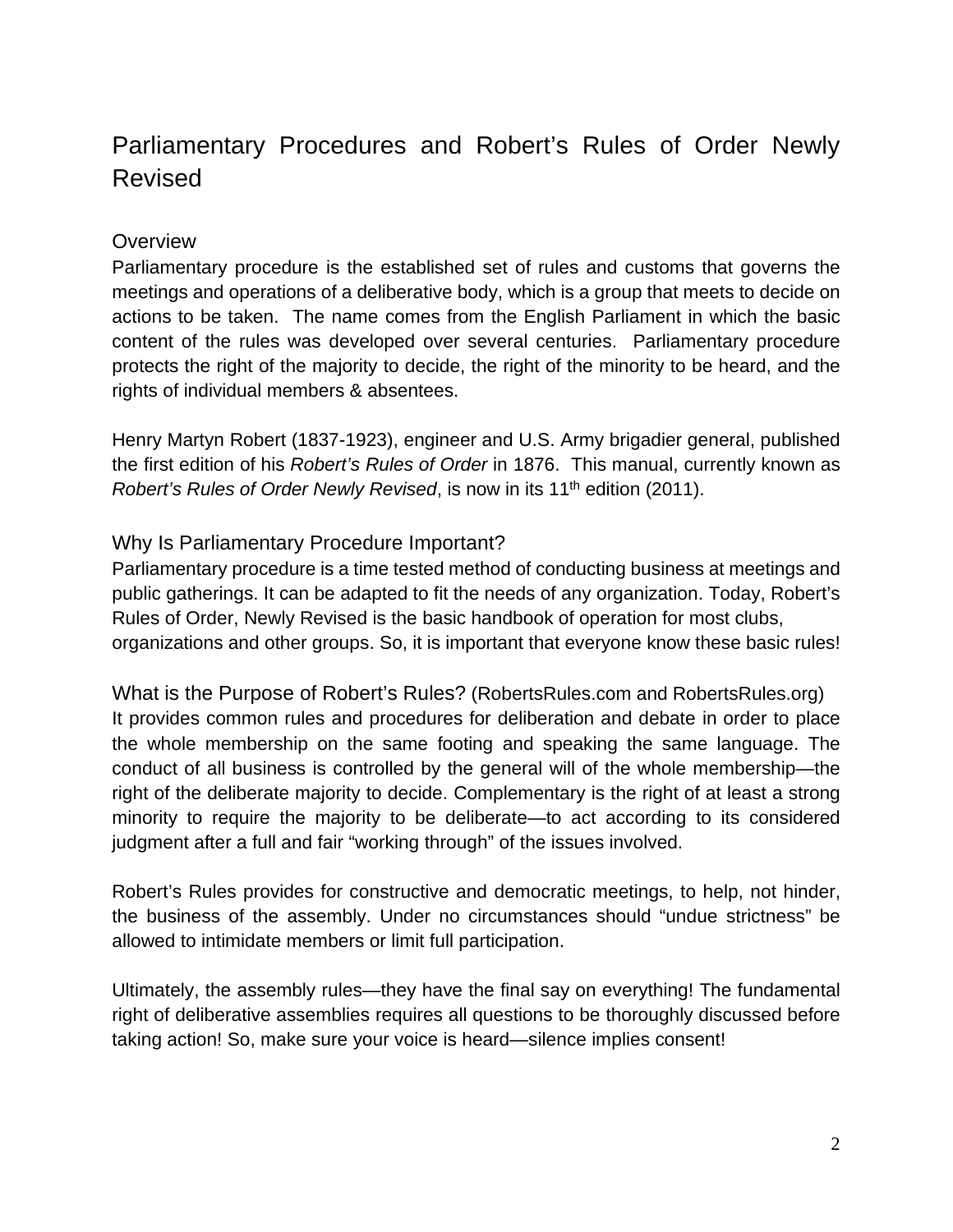#### <span id="page-21-0"></span>Typical Order of Business

Organizations using parliamentary procedure usually follow a fixed order of business. Below is a typical example:

- 1. Call to order
- 2. Roll call of members present
- 3. Reading of minutes of last meeting
- 4. Officers reports
- 5. Committee reports
- 6. Special orders
	- a. Such as important business previously designated for consideration at this meeting
- 7. Unfinished business (Old Business)
- 8. New business
- 9. Announcements
- 10.Adjournment

<span id="page-21-2"></span><span id="page-21-1"></span>The agenda and all committee reports are merely recommendations! When presented to the assembly and the question is stated, debate begins and changes can occur!

<span id="page-21-3"></span>A deviation from the agenda requires a "Suspending the Rules" motion.

<span id="page-21-4"></span>Using Robert's Rules Effectively (RobertsRules.com and RobertsRules.org) Robert's Rules is a set of rules for conduct at meetings, which allow everyone to be heard and to make decisions without confusion. But it will only work if you use it properly:

- 1. Allow motions that are in order.
- 2. Have members obtain the floor properly.
- 3. Speak clearly and concisely.
- 4. Obey the rules of debate.

And most importantly, BE COURTEOUS!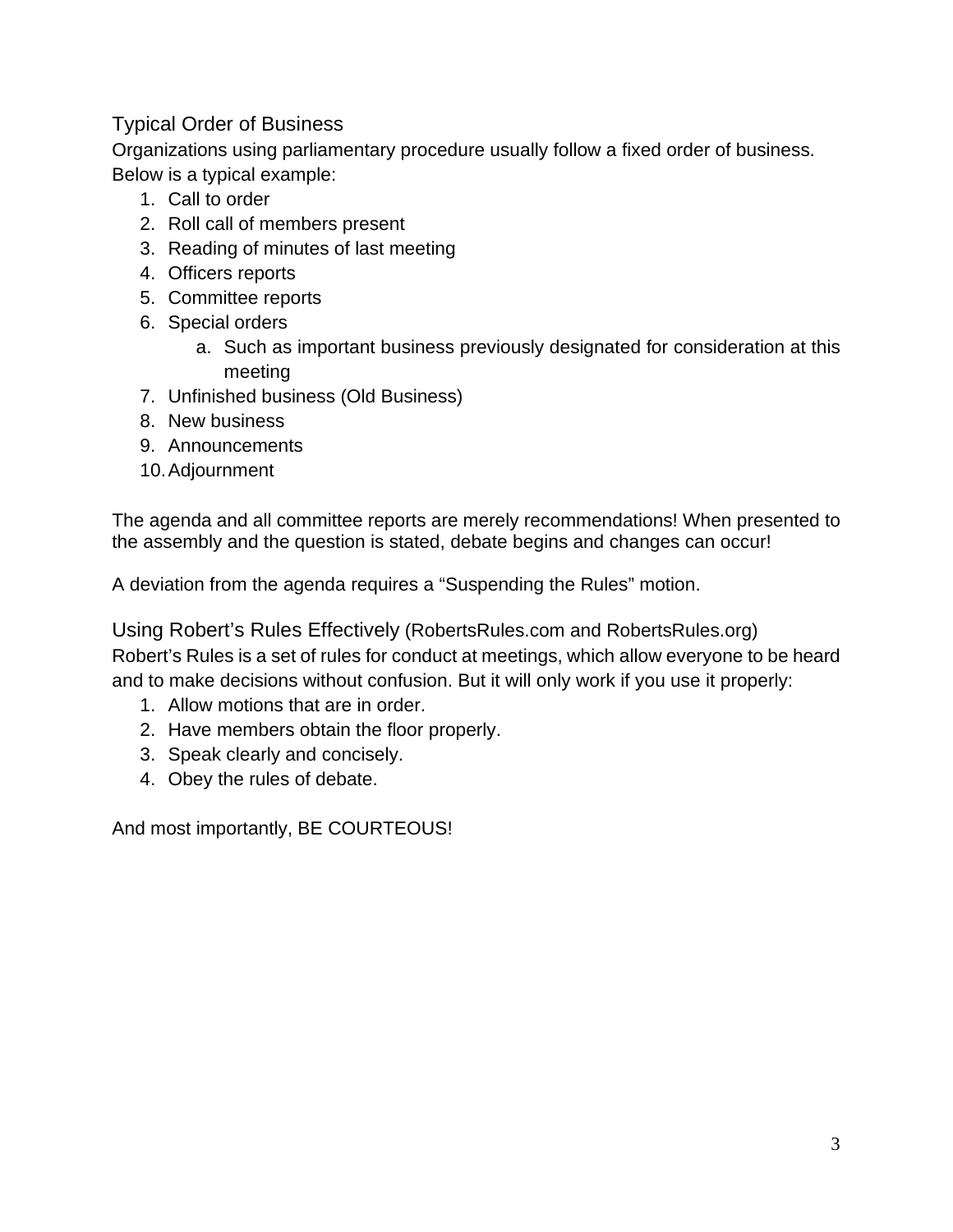<span id="page-22-0"></span>Ten Basic Rules of Parliamentary Procedure (Zimmerman)

- 1. The rights of the organization (as expressed in its constitution/bylaws and in Robert's Rules) supersede the rights of individual members.
- 2. All members are equal, and their rights are equal.
- 3. A quorum must be present to conduct business. (A quorum is a majority of members unless otherwise specified in the constitution/bylaws.)
- 4. The majority rules.
- 5. Silence equals consent.
- 6. Two-thirds vote rule (to end debate, to limit or take away the rights of other members, or to change something already decided).
- *7.* One question at a time and one speaker at a time. *(Note it is "out of order" to discuss issues unrelated to the motion on the floor while a motion is being debated - MD.)*
- 8. Debatable motions must receive full debate.
- 9. Once a question is decided, it is "out of order" to bring up the same motion or one essentially like it at the same meeting.
- 10.Personal remarks in debate are always out of order.

*(Note –One might add: 11. The Chair is the arbiter of every procedural question. The Parliamentarian advises the Chair as to procedure but does not make rulings. All statements by the assembly members are addressed to the Chair, not to other members. The Chair recognizes all speakers and relinquishes his/her role only when appointing another person to act as Chair. Unrecognized speakers may be ruled "out of order." )*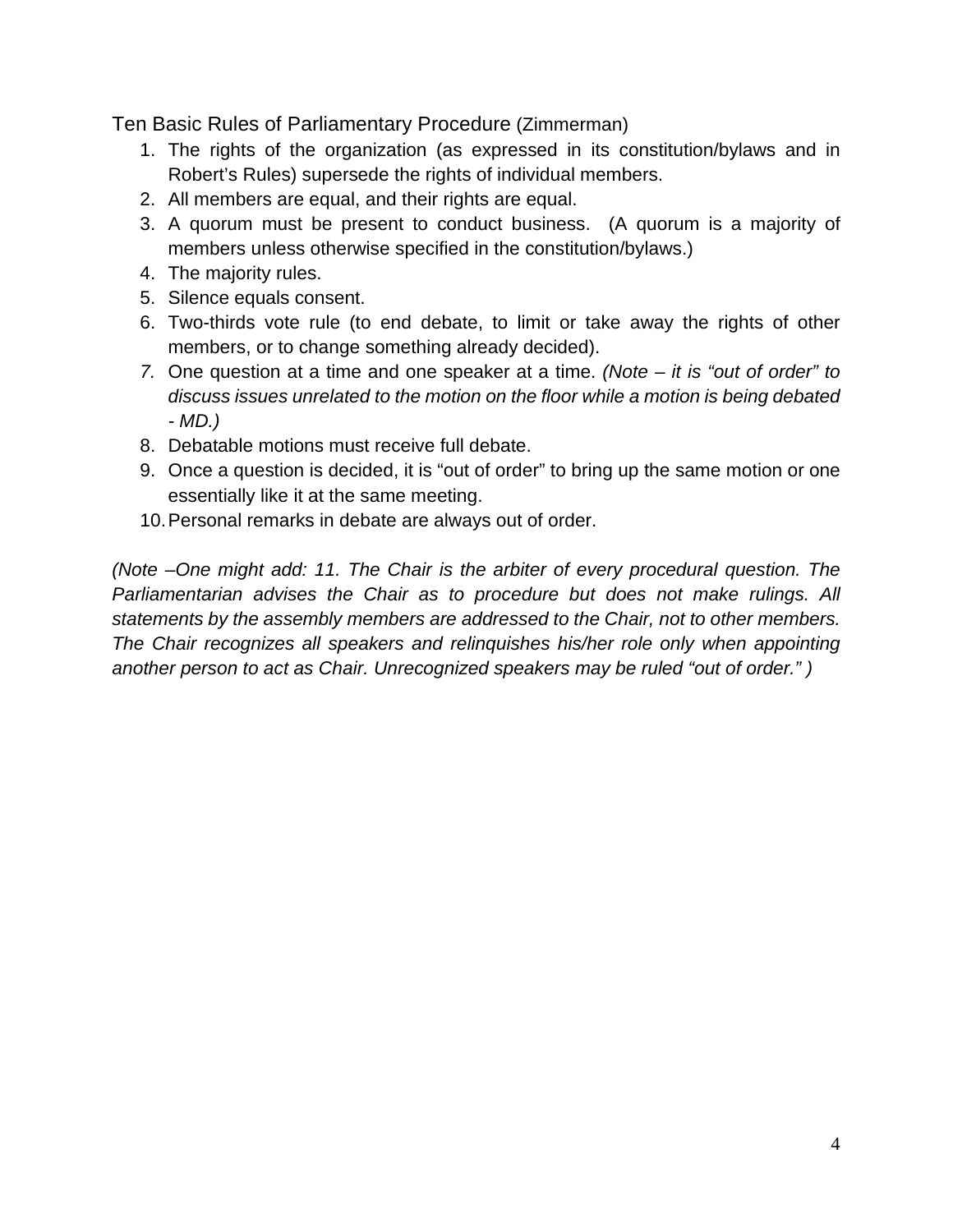### <span id="page-23-0"></span>Making and Voting on Motions

#### <span id="page-23-1"></span>What Is A "Motion?"

The method used by members to express themselves is in the form of moving motions. A motion is a proposal that the entire membership take action or a stand on an issue. Individual members can:

- Make/move motions.
- Second motions,
- Debate motions, and
- Vote on motions.

#### <span id="page-23-2"></span>Types of Motions

- 1. **Main** motions: Proposals that certain actions be taken or opinions expressed by the organization. (Main motions require a second to be considered by the assembly except when they come from a committee.)
- 2. **Secondary** motions: Motions that can be made while a main motion is on the floor and before it has been decided.
	- a. **Subsidiary** motions: Motions that relate directly to the main motion being considered.
		- i. Amend (insert, strike out, strike out and insert, or substitute)
		- ii. Commit (i.e. refer to committee)
		- iii. Postpone to a certain time
		- iv. Postpone indefinitely (to kill a motion)
		- v. Limit debate (not debatable; requires two-thirds vote)
		- vi. Previous question (motion to vote on the main motion on the floor immediately - not debatable; requires two-thirds vote)
		- vii. Lay on the table (for temporary delays during a meeting)
	- b. **Privileged** motions: Motions that relate to an urgent need regarding the welfare of the group and not to the main motion under consideration.
		- i. Question of privilege
		- ii. Recess (not debatable)
		- iii. Adjourn (not debatable)
	- c. **Incidental** motions: Procedural motions that deal with proper procedures, verifying votes, clarifying information, and the like.
		- i. Division (to verify a vote, e.g. by raising hands or standing; does not require a second)
		- ii. Division of a question (motion to split a motion into a set of motions)
		- iii. Point of information (a request for information regarding facts bearing on a motion; does not require a second)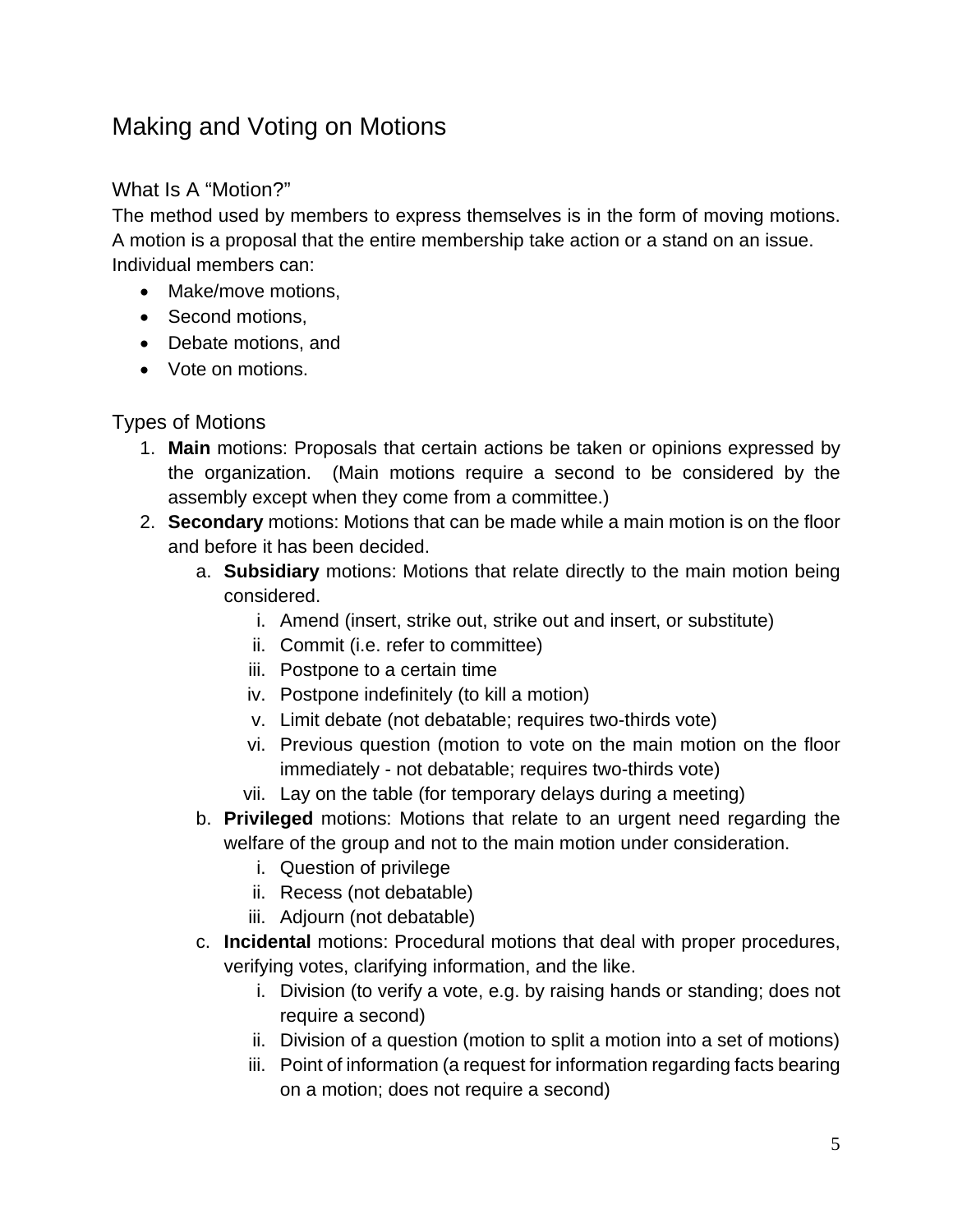- iv. Parliamentary inquiry (regarding proper procedures; does not require a second)
- v. Point of order (regarding the disregard of proper procedures; does not require a second)
- vi. Appeal (to override a Chair's ruling on proper procedures)

#### <span id="page-24-0"></span>Types of Votes

- 1. Majority vote is more than half the votes cast.
- 2. Two-thirds vote is two-thirds of the votes cast. (This has at least twice as many votes on the winning side than on the losing side.)
- 3. Majority of the entire membership is more than half of the entire number of all eligible voters whether or not they are present at the meeting.
- 4. Tie votes are lost votes. (Except for ballot votes, the Chair only votes *to break or to make a tie;* the Parliamentarian does not vote, thus reserving this right to the Chair.)

#### <span id="page-24-1"></span>Methods of Voting

- 1. Voice vote (aye or no)
- 2. Standing vote or show of hands, uncounted ("division")
- 3. Counted standing vote or show of hands
- 4. Roll call vote (especially for electronic meetings)
- 5. Ballot vote

*(Note: meaning secret ballot – requires a majority vote of the assembly to implement unless required in the constitution/bylaws)*

*6.* Unanimous consent/general consent/consent of the assembly

*(Note: this is the source of such shortcuts as "friendly amendment." E.g., an amendment to a motion may be made without a vote on the amendment if there is no objection from the assembly, but it requires the consent of the whole assembly, not only the maker of the motion. Other actions may be accomplished without a vote if there is no objection: e.g., calling the question (immediate voting.) If anyone objects, a vote must be taken. Give the assembly sufficient time to object)*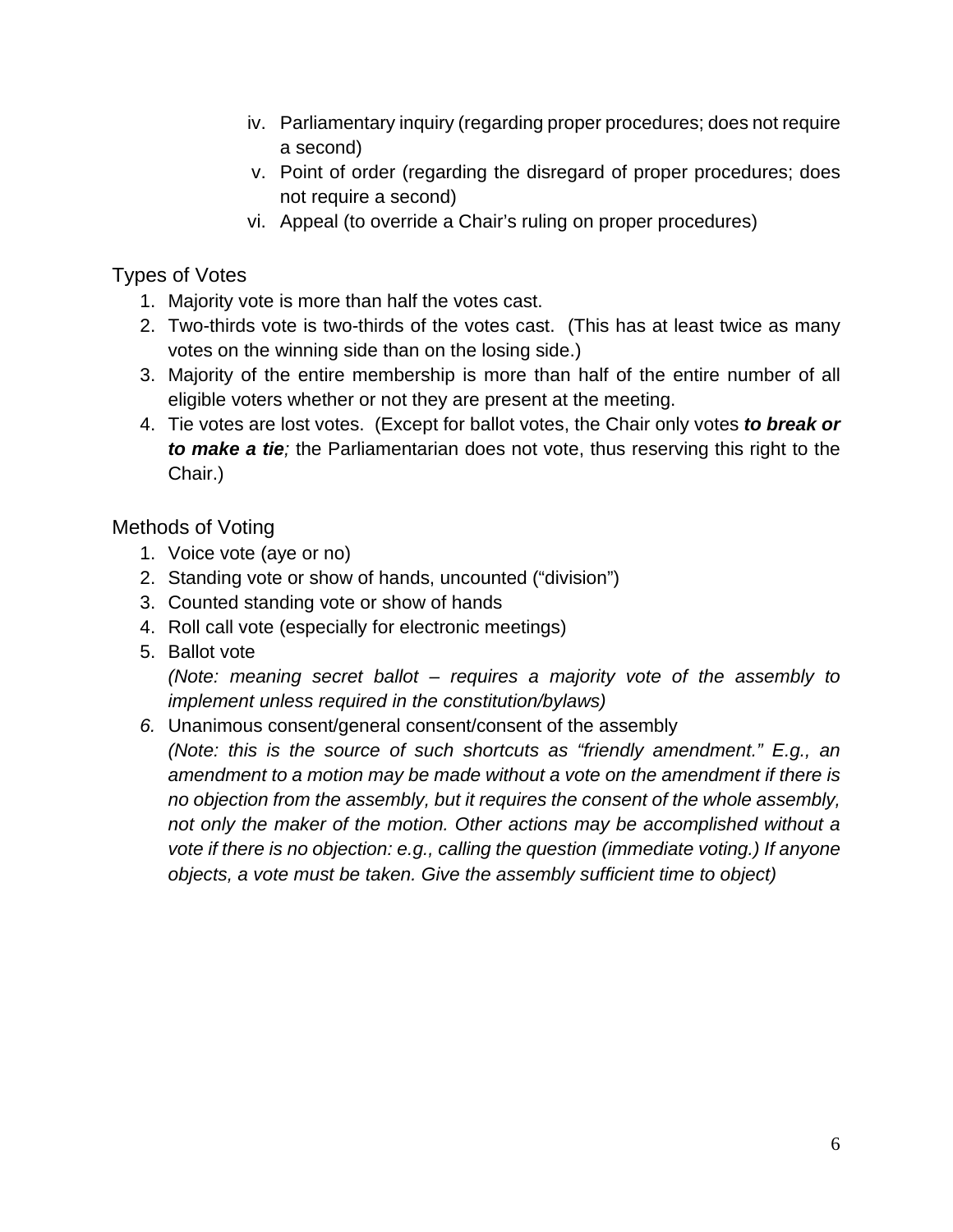### Robert's Rules of Order Motions Chart

<span id="page-25-0"></span>RobertsRules.org – Based on *Robert's Rules of Order Newly Revised (10th Edition)* 

*Note***: §** indicates the section from *Robert's Rules*.

#### <span id="page-25-1"></span>PART 1 – MAIN MOTIONS

*These motions are listed in order of precedence. A motion can be introduced if it is higher on the chart than the pending motion.*

| $\S$ | <b>PURPOSE:</b>               | YOU SAY:                                                  | INTERRUPT? |           | 2ND? DEBATE? | AMEND?    | VOTE?    |
|------|-------------------------------|-----------------------------------------------------------|------------|-----------|--------------|-----------|----------|
|      | §21 Close meeting             | I move to adjourn                                         | <b>No</b>  | Yes       | No           | <b>No</b> | Majority |
|      | §20 Take break                | I move to recess<br>for                                   | <b>No</b>  | Yes       | <b>No</b>    | Yes       | Majority |
|      | §19 Register complaint        | I rise to a question<br>of privilege                      | Yes        | <b>No</b> | <b>No</b>    | <b>No</b> | None     |
| §18  | Make follow<br>agenda         | I call for the<br>orders of the day                       | Yes        | <b>No</b> | <b>No</b>    | <b>No</b> | None     |
|      | $\frac{1}{3}$ ay aside        | I move to lay the<br>question on the<br>table             | <b>No</b>  | Yes       | <b>No</b>    | <b>No</b> | Majority |
|      | §16 Close debate              | I move the<br>previous question                           | <b>No</b>  | Yes       | <b>No</b>    | <b>No</b> | 2/3      |
|      | §15 Limit or extend<br>debate | I move that<br>debate be limited<br>to $\ldots$           | <b>No</b>  | Yes       | <b>No</b>    | Yes       | 2/3      |
|      | $\frac{1}{2}$ Postpone to a   | I move to<br>postpone the<br>motion to                    | <b>No</b>  | Yes       | Yes          | Yes       | Majority |
|      | §13 Refer to committee        | I move to refer the<br>motion to                          | <b>No</b>  | Yes       | Yes          | Yes       | Majority |
| §12  | Modify wording of<br>motion   | I move to amend<br>the motion by                          | <b>No</b>  | Yes       | Yes          | Yes       | Majority |
|      | §11 Kill main motion          | I move that the<br>motion be<br>postponed<br>indefinitely | <b>No</b>  | Yes       | Yes          | <b>No</b> | Majority |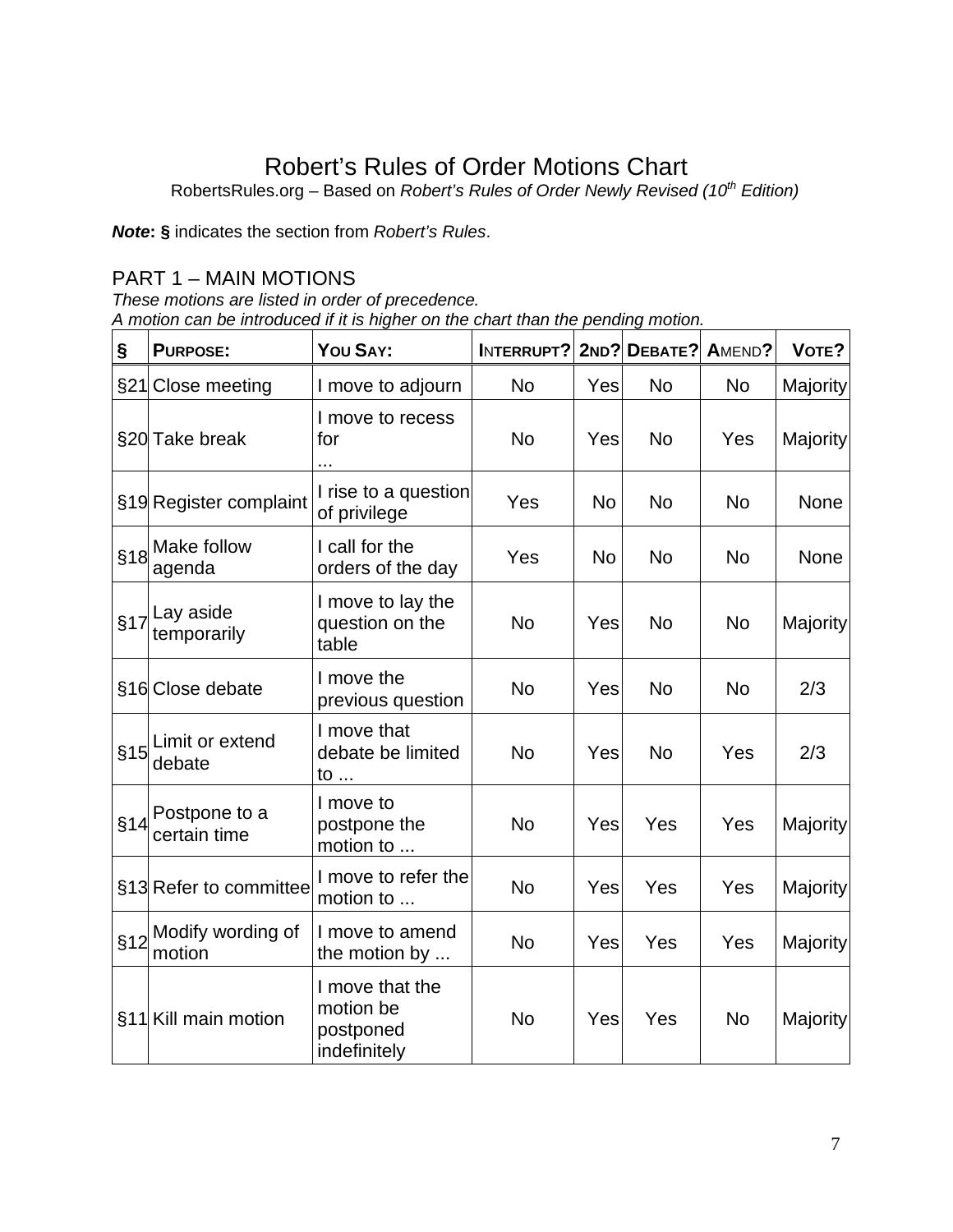| <b>Bring business</b><br>s10 before assembly (a "move to"]<br>main motion) | I move that for<br>No | Yes | Yes | Yes | Majorityl |
|----------------------------------------------------------------------------|-----------------------|-----|-----|-----|-----------|
|----------------------------------------------------------------------------|-----------------------|-----|-----|-----|-----------|

### <span id="page-26-0"></span>PART 2 – INCIDENTAL MOTIONS

*No order of precedence. These motions arise incidentally and are decided immediately.*

| §   | <b>PURPOSE:</b>                             | YOU SAY:                                            | <b>INTERRUPT? 2ND? DEBATE?</b> |           |           | AMEND?         | VOTE?           |
|-----|---------------------------------------------|-----------------------------------------------------|--------------------------------|-----------|-----------|----------------|-----------------|
|     | §23 Enforce rules                           | Point of Order                                      | Yes                            | <b>No</b> | <b>No</b> | <b>No</b>      | <b>None</b>     |
| §24 | Submit matter to<br>assembly                | appeal from the<br>decision of the chair            | Yes                            | Yes       | Varies    | N <sub>o</sub> | <b>Majority</b> |
|     | §25 Suspend rules                           | I move to suspend<br>the rules                      | N <sub>o</sub>                 | Yes       | <b>No</b> | No.            | 2/3             |
| §26 | Avoid main<br>motion altogether             | I object to the<br>consideration of the<br>question | Yes                            | No        | <b>No</b> | <b>No</b>      | 2/3             |
|     | §27 Divide motion                           | I move to divide the<br>question                    | N <sub>o</sub>                 | Yes       | <b>No</b> | Yes            | <b>Majority</b> |
| §29 | Demand a rising<br>vote                     | I move for a rising<br>vote                         | Yes                            | <b>No</b> | <b>No</b> | <b>No</b>      | None            |
| §33 | Parliamentary<br>law question               | Parliamentary<br>inquiry                            | Yes                            | No        | <b>No</b> | N <sub>o</sub> | None            |
|     | ' <sub>§33</sub> Request for<br>information | Point of information                                | Yes                            | No        | <b>No</b> | N <sub>o</sub> | None            |

### <span id="page-26-1"></span>PART 3 – MOTIONS THAT BRING A QUESTION AGAIN BEFORE THE ASSEMBLY

*No order of precedence. Introduce only when nothing else is pending.*

| $\vert$ S | <b>PURPOSE:</b>                  | YOU SAY:                         | <b>INTERRUPT? 2ND? DEBATE? AMEND?</b> |     |     |     | VOTE?                          |
|-----------|----------------------------------|----------------------------------|---------------------------------------|-----|-----|-----|--------------------------------|
| §34       | Take matter<br>from table        | I move to take<br>from the table | No                                    | Yes | No  | No  | Majority                       |
|           | Cancel<br>§35 previous<br>action | I move to<br>rescind<br>.        | No                                    | Yes | Yes | Yes | 2/3 or Majority<br>with notice |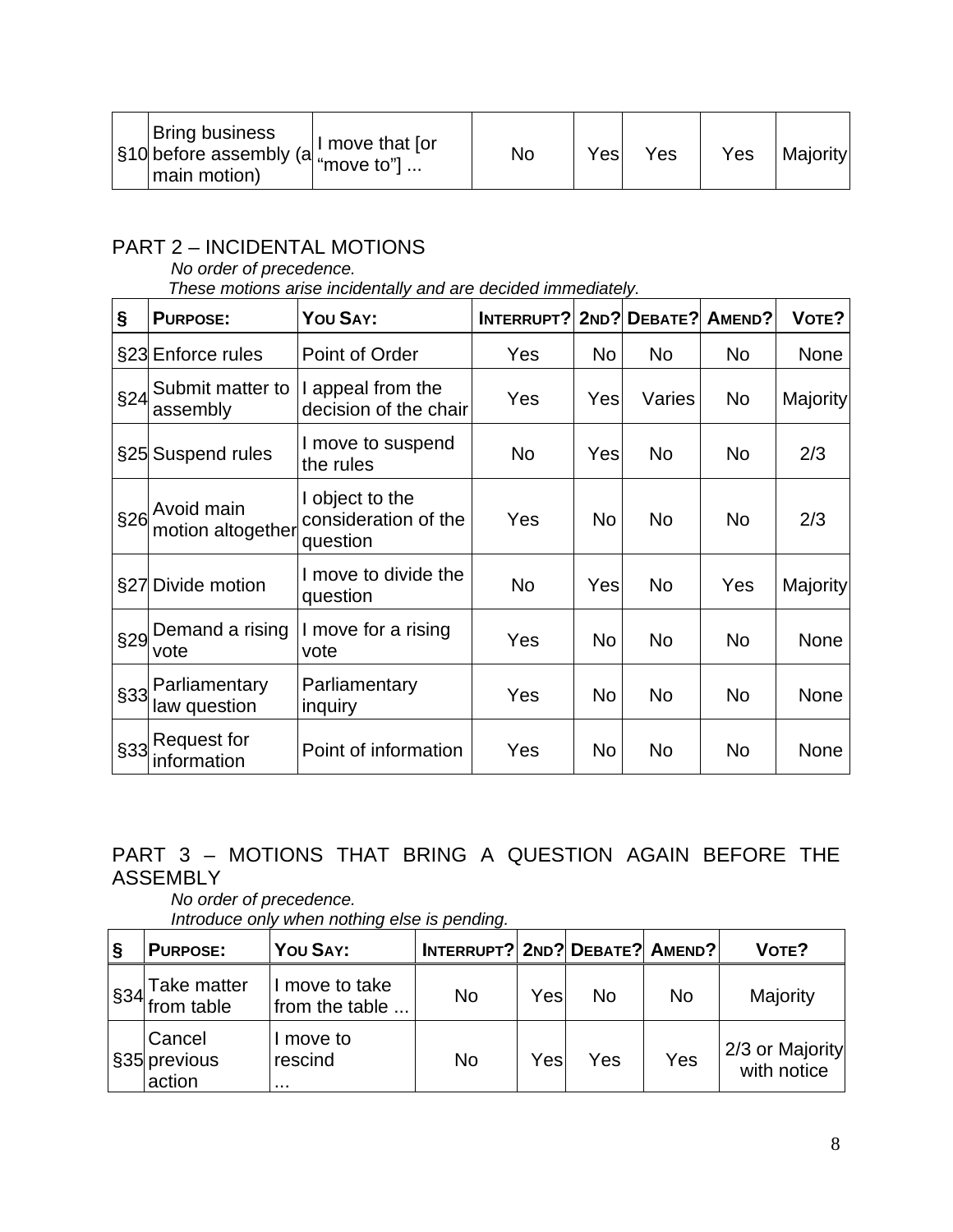|  | $ \$37$ Reconsider<br>motion | move to<br>reconsider | No | Yes | Varies | Nc | Majority |
|--|------------------------------|-----------------------|----|-----|--------|----|----------|
|--|------------------------------|-----------------------|----|-----|--------|----|----------|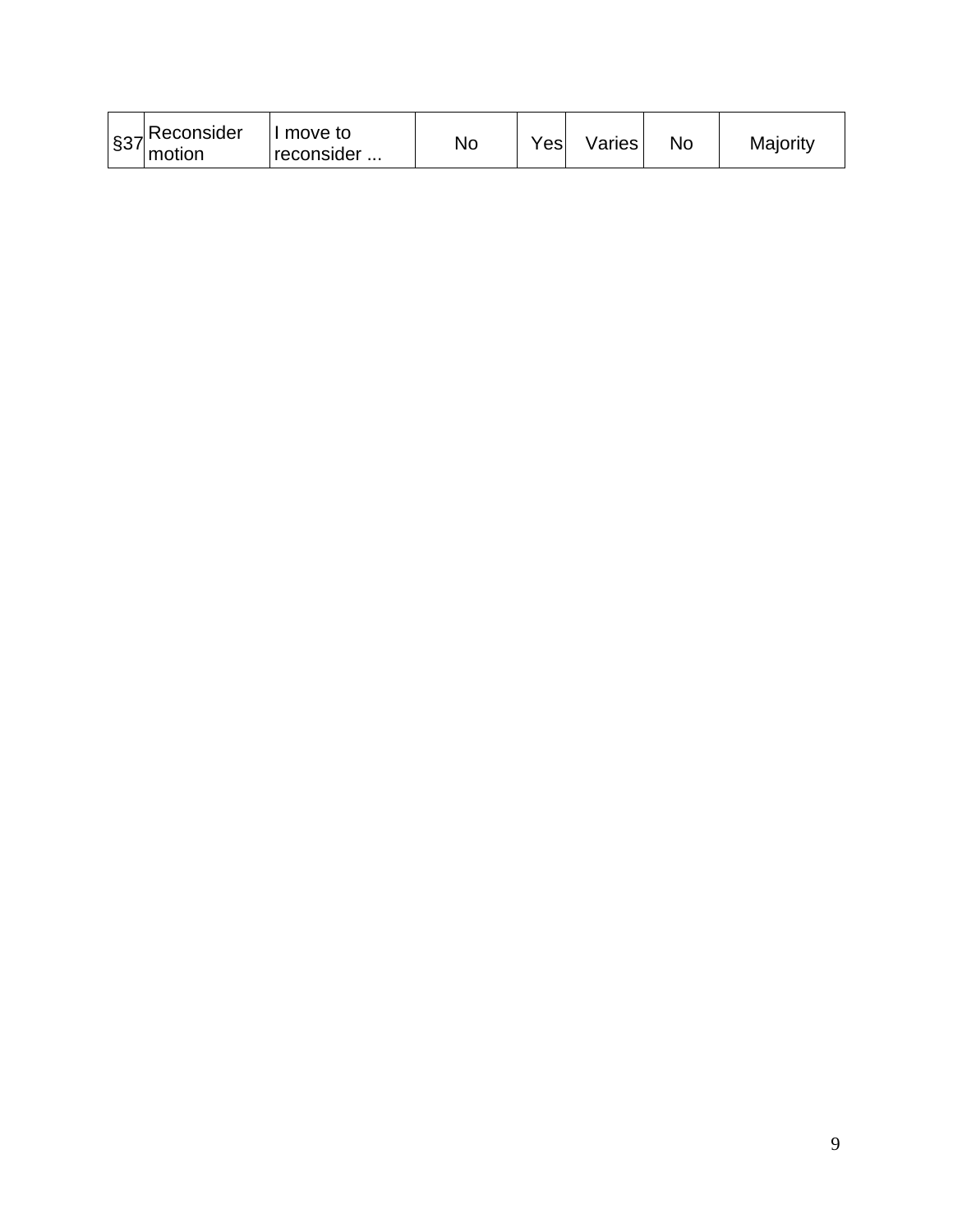### <span id="page-28-0"></span>Robert's Rules of Order Reference Sheet

#### **General Rules to Keep in Mind.**

- In order to speak, you should be recognized by the chairperson.
	- o Stand up and address the chairperson, or raise your hand to be recognized. If the chairperson calls on you, you may speak.
	- o You should not seek recognition when someone else is speaking.
	- o After being recognized by the chairperson, state name and department.
- Address comments to the chairperson.
- Speak clearly and concisely
- State motions affirmatively ("I move that we..." not, "I move that we do not...")
- Wait until your motion has been seconded and stated to the membership by the Chair before speaking in favor of your motion.
- If there is no second, the motion is "lost".
- Once the motion is present to the membership, it cannot be changed by you or anyone without the consent of the membership.

#### **I want to change the wording of the motion we are discussing.**

- Seek recognition from the chair.
- Move to amend the motion and state the change.
- Requires a second, is debatable, & requires a simple majority to pass.

#### **I want to end the discussion and have the vote.**

- Seek recognition from the chair.
- "I move the previous question" or "I call the question".
- Requires a second, is not debatable, & requires a 2/3 majority to pass.

#### **I want the chairperson to enforce the rules about time limits and the number of times people are allowed to speak (these rules are made by the chair unless they are in your by-laws.)**

- Interrupting motion can be when someone is speaking
- State "point of order".
- Current speaker sits down and you state the rule being violated.
- No second, no vote, & chair decides but group may appeal decision.

#### **I think discussion should continue but don't want it to go on all day.**

- Seek recognition by the chair.
- Move to limit debate be specific.
- Requires a second, is not debatable, & requires a 2/3 majority to pass.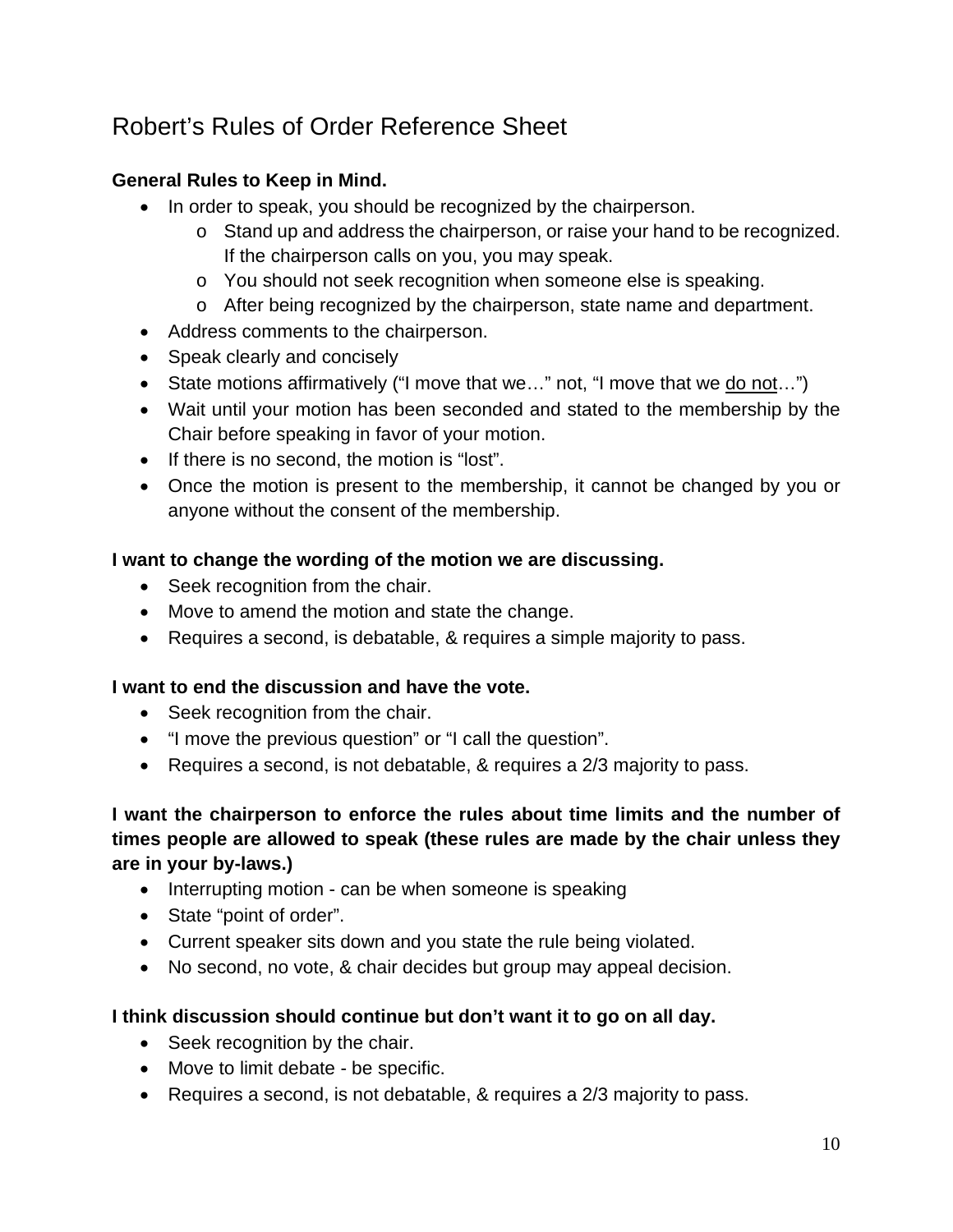#### **This motion needs more attention, investigation, or discussion than we can give it today.**

- Seek recognition by the chair.
- Move to refer the motion to a specific committee.
- Be specific as to when and how you want them to report on the matter.
- Requires a second, is debatable, & requires a simple majority to pass.

#### **I made a motion and now I think it's dumb.**

- Seek recognition by the chair.
- Ask "permission to withdraw" the motion.
- Chair asks if there are any objections.
- If none, the motion is immediately withdrawn.
- If there is an objection, the request to withdraw becomes a motion which must be seconded, is not debatable and requires a simple majority to pass.

#### **I have a question for the maker of the motion or someone who has already spoken.**

- Make a "point of information".
- Ask chair if he/she will allow a question, then direct question through the chair to the person.
- Do not address the person directly.
- Can be made at any time, as long as no one is speaking.
- The chair has the right to decide whether or not to allow the question.

#### **I have no idea what is going on.**

- Make a "parliamentary inquiry".
- Ask the chair to explain what is going on.
- Can be made at any time as long as no one is speaking.